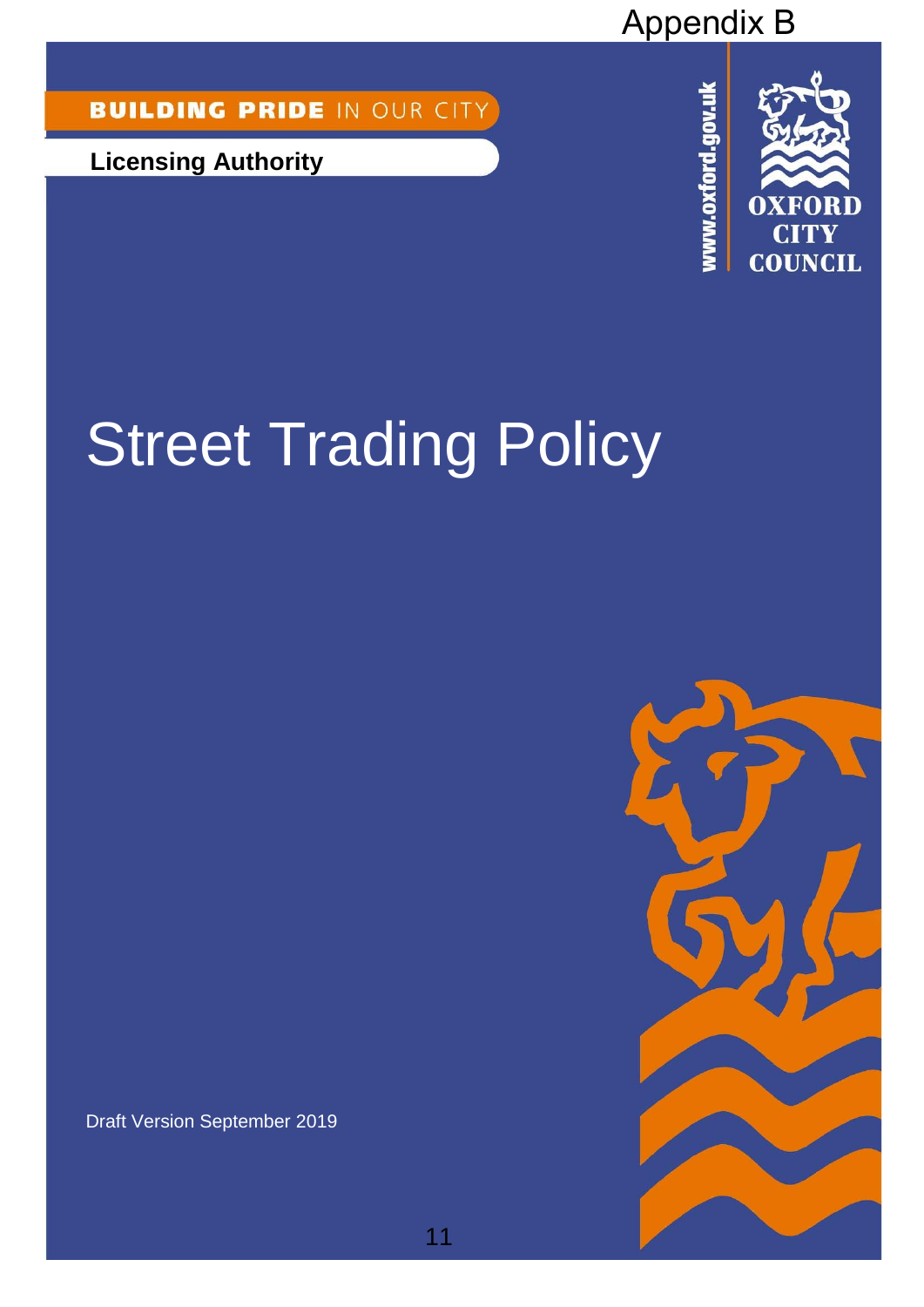This page is intentionally blank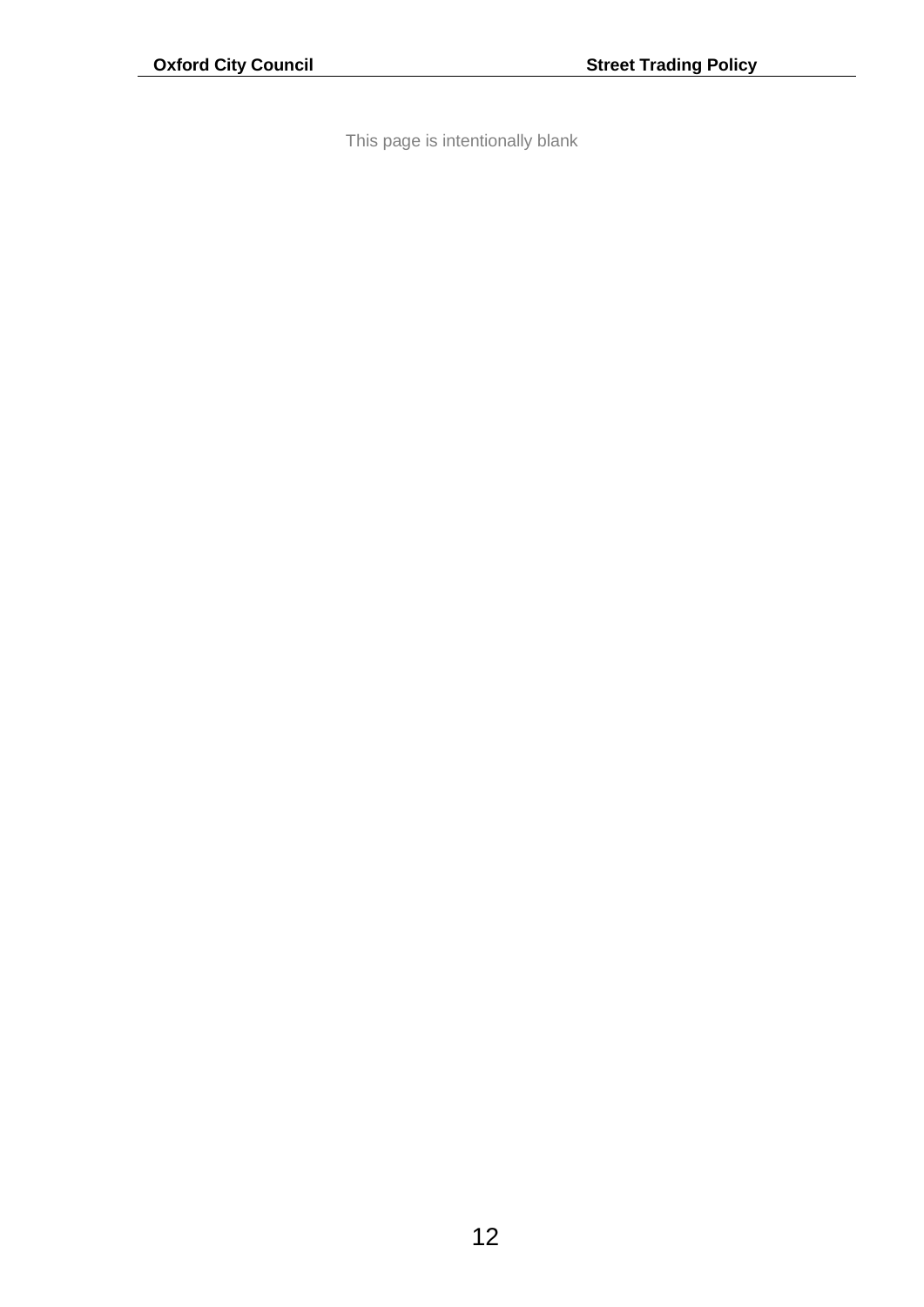## **CONTENTS**

|                                                                      | <b>Introduction</b>                                                              | 1              |
|----------------------------------------------------------------------|----------------------------------------------------------------------------------|----------------|
| 1                                                                    | <b>Purpose of the Policy</b>                                                     | $\mathbf{1}$   |
| $\mathbf 2$                                                          | <b>Consultation</b>                                                              | 1              |
| 3                                                                    | <b>Review of the Policy</b>                                                      | $\mathbf{2}$   |
| 4                                                                    | <b>Legislation and current provision</b>                                         | $\mathbf{2}$   |
| 5                                                                    | The Licensing Process and Delegation of Functions                                | 3              |
|                                                                      | <b>New Applications for a Street Trading Consent</b>                             | 3              |
|                                                                      | <b>Peripatetic Street Trading</b>                                                | $\overline{7}$ |
|                                                                      | <b>Renewals</b>                                                                  | $\overline{7}$ |
|                                                                      | <b>Vacant Sites</b>                                                              | 8              |
|                                                                      | <b>Transfers</b>                                                                 | 8              |
| 6                                                                    | <b>Markets</b>                                                                   | 8              |
| 7                                                                    | <b>Special Events</b>                                                            | 8              |
| 8                                                                    | <b>Fees</b>                                                                      | 8              |
| 9                                                                    | <b>Conditions</b>                                                                | 9              |
| 10                                                                   | <b>Enforcement</b>                                                               | 9              |
| 11                                                                   | <b>Contacts</b>                                                                  | 10             |
| <b>ANNEX 1</b><br><b>Approved Street Trading Sites</b>               |                                                                                  |                |
|                                                                      | <b>ANNEX 2</b><br><b>General Conditions for Street Trading Consents</b>          | 12             |
|                                                                      | <b>ANNEX 3</b><br><b>Guidance on SUGAR SMART Oxford Criteria</b>                 | 15             |
| <b>ANNEX 4</b><br>16<br><b>Guidance on suitability of applicants</b> |                                                                                  |                |
|                                                                      | <b>ANNEX 5</b><br>List of Small Community Events Exempt from Street Trading Fees | 17             |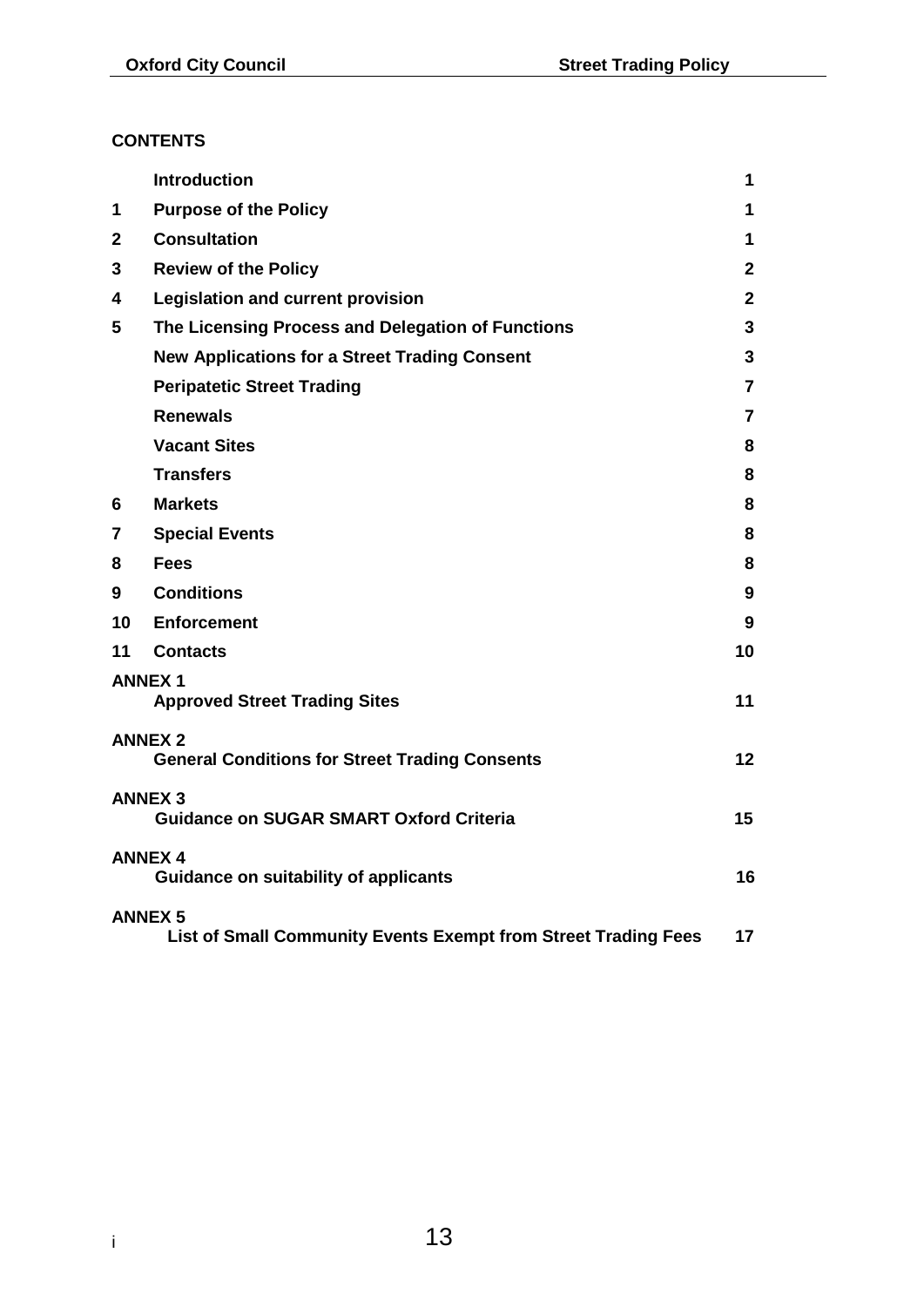# **Glossary**

| The Council               | <b>Oxford City Council</b>                                  |
|---------------------------|-------------------------------------------------------------|
| The Applicant             | The trader who has submitted an application for Street      |
|                           | Trading Consent.                                            |
| <b>The Consent Holder</b> | An individual that holds a Street Trading Consent.          |
| A Street                  | Includes any road, footway, beach or other area to which    |
|                           | the public have access without payment.                     |
| A Consent Street          | A street in which street trading is prohibited without the  |
|                           | Consent of the Council.                                     |
| A Street Trading          | A permission to trade, which is granted by a council        |
| Consent                   | subject to conditions and payment of a fee.                 |
| A Roundsman               | An individual who visits a 'round' of customers and         |
|                           | delivers the orders of those customers, for example a       |
|                           | milkman. A person operating an ice-cream van is not         |
|                           | classed as a roundsman.                                     |
| A Pedlar                  | A pedlar is a trader who must:                              |
|                           | • keep moving, stopping only to serve customers at their    |
|                           | request                                                     |
|                           | • move from place to place and not circulate within the     |
|                           | same area                                                   |
|                           | • hold a valid pedlar's certificate, issued by a Chief      |
|                           | Constable of Police.                                        |
| A Peripatetic Trader      | A peripatetic street trader is one that:                    |
|                           | • continually moves from location to location               |
|                           | • moves at least 50 metres from the last trading location   |
|                           | and does                                                    |
|                           | • not return to that location within four hours             |
|                           | • does not wait in one location for more than twenty        |
|                           | minutes                                                     |
|                           | • does not trade within 100 metres of any entrance to any   |
|                           | school or college (without formal invitation from the       |
|                           | establishment).                                             |
| The Licensing Officer     | An officer employed by the Council and authorised by the    |
|                           | Council to act in pursuance of the provisions of the Local  |
|                           | Government (Miscellaneous Provisions) Act 1982.             |
| Activities that do not    | Trading:                                                    |
| require Street Trading    | · as a pedlar under a pedlar's certificate                  |
| Consent                   | · as a news vendor                                          |
|                           | • at a market or fair, the right to hold which having been  |
|                           | obtained by a grant, enactment or order                     |
|                           | • at or adjoining a shop premises as part of the business   |
|                           | of the shop                                                 |
|                           | • as a roundsman (i.e. delivering pre-ordered goods to      |
|                           | customers)                                                  |
|                           | • from a licensed highway area                              |
|                           | • under a street collection permit for charitable purposes. |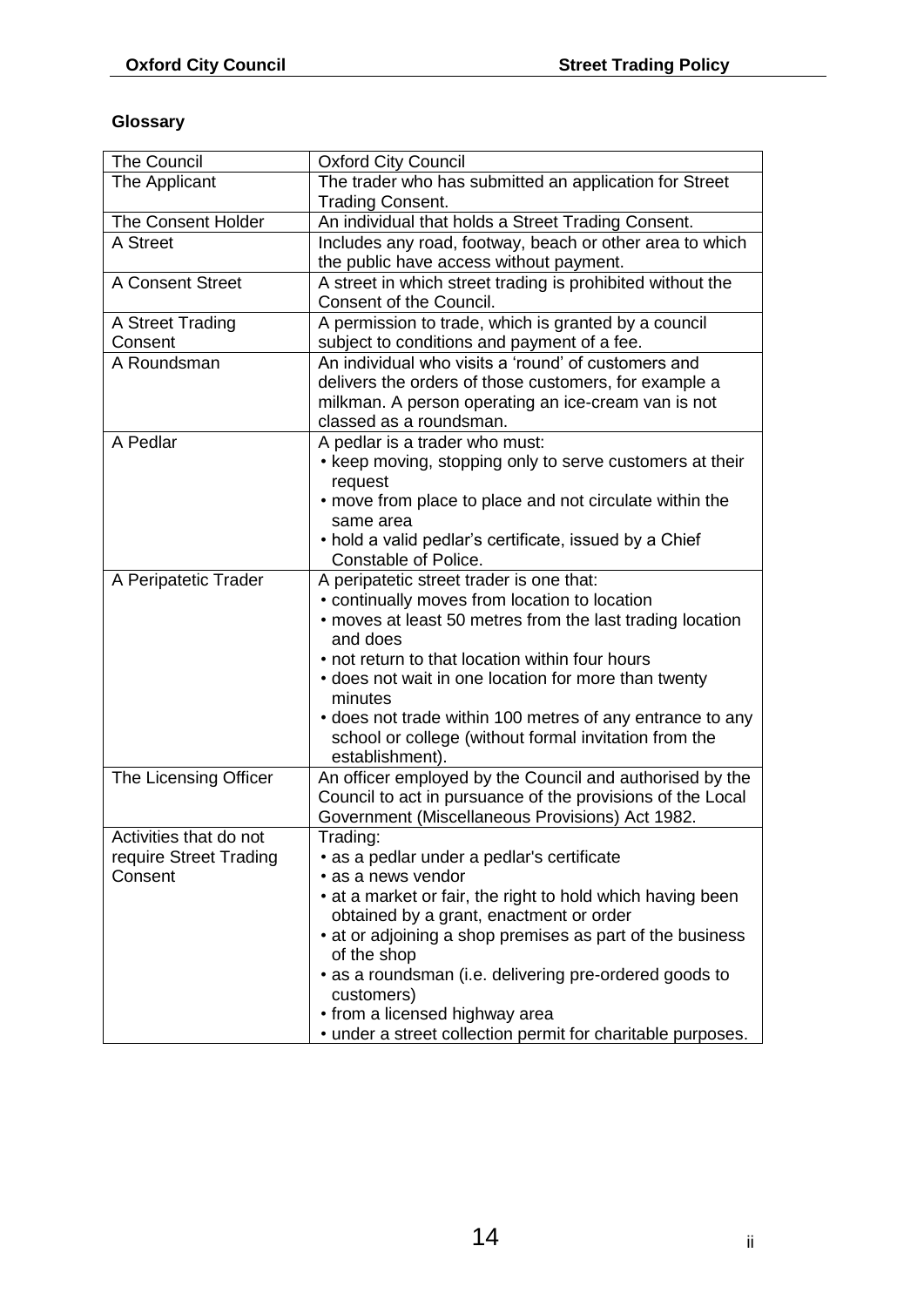#### <span id="page-4-0"></span>**Introduction**

Oxford City Council (hereafter referred to as the Council) recognises that street trading is an established commercial activity that contributes to the vibrancy and vitality of the city and increases the diversity of the local economy.

As the growth and development of the city continues, it is vital that the street trading environment responds to the physical changes and remains sensitive to the needs of the city. The policy allows the Council to continue to regulate the location and number of traders, ensuring that they meet the requirements set out and do not adversely impact the streets they occupy.

In keeping with its vision for a successful and attractive city, the Council aspires to provide an improving street trading offer in terms of appearance/visual amenity and the quality of the goods on sale.

A key priority of the Council is to deliver health and wellbeing improvements in the city. Working with partners, we have made a commitment to reduce sugar intake, particularly amongst young people. The policy will support the objectives of SUGAR SMART Oxford's campaign, seek to make a positive change and facilitate healthier choices.

#### **1 Purpose of the Policy**

- 1.1 This Policy sets out Oxford City legal framework for the management of street trading in Oxford and will guide the Licensing Authority when it considers applications for Street Trading Consents.
- 1.2 It outlines how decisions are made and aims to provide a transparent and consistent approach for dealing with the regulation of street trading.
- 1.3 It also highlights the Council's undertaking to avoid duplication with other statutory provisions and our commitment to work in partnership with other enforcement agencies.

#### <span id="page-4-1"></span>**2 Consultation**

- 2.1 In determining this policy, the Council has undertaken a public consultation and has consulted the following stakeholders and organisations:
	- Thames Valley Police
	- Oxfordshire Fire and Rescue Service
	- Oxfordshire County Council
	- Central, South and West Area Committee
	- Oxford City Centre Manager
	- All current Consent Holders
	- All relevant departments within Oxford City Council
- 2.2 We have considered and taken into account the views of all consultees.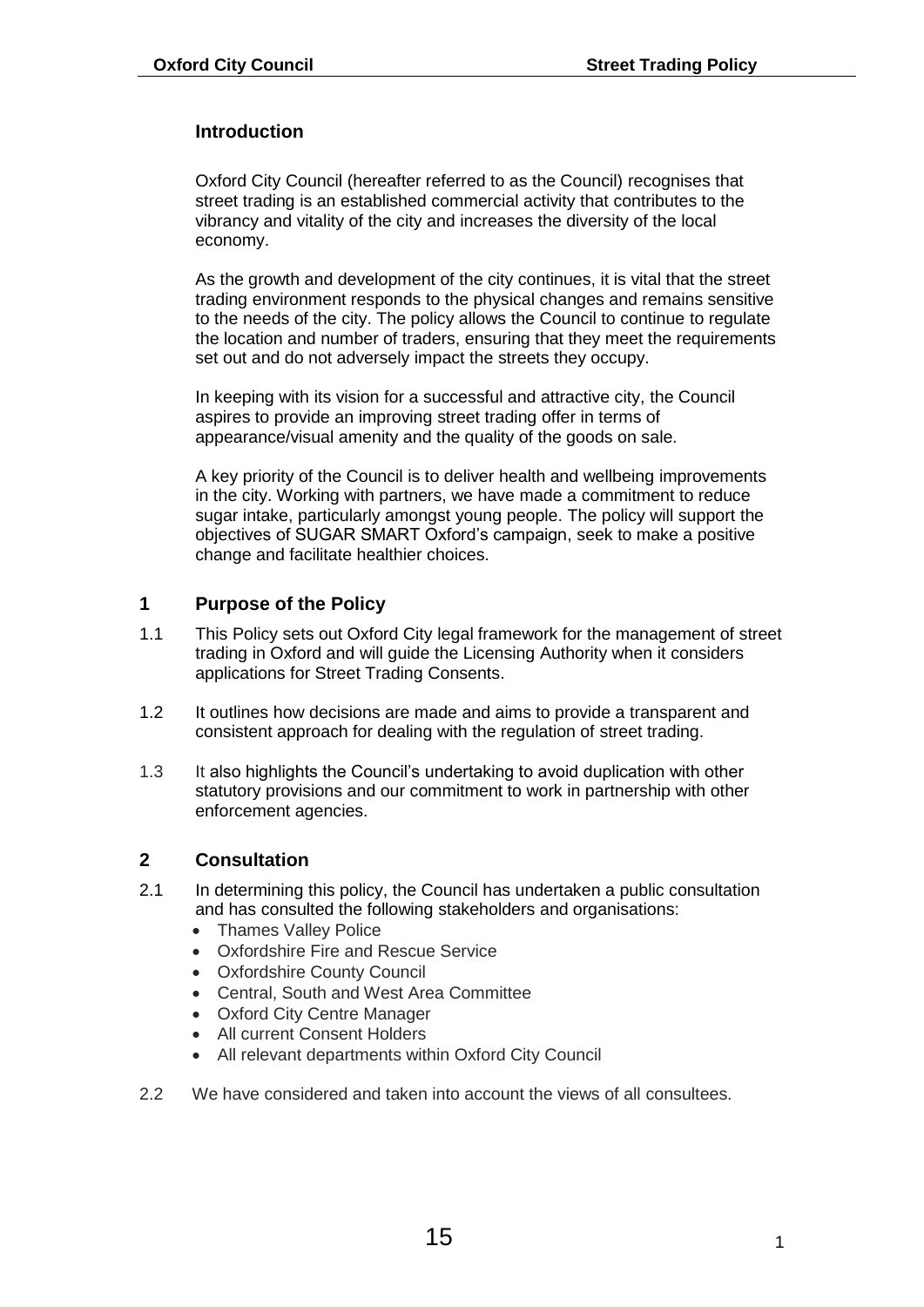#### <span id="page-5-0"></span>**3 Review of the Policy**

3.1 This policy will be reviewed every three years and all interested parties consulted. In addition, we will continue to evaluate the policy and may update it at any time. Any minor changes can be agreed by the General Purposes Licensing Committee.

#### <span id="page-5-1"></span>**4 Legislation and current provision**

4.1 In 1986 the Council resolved that Schedule 4 to the Local Government (Miscellaneous Provisions) Act 1982 should apply to its area. Under Schedule 4 of the Act the Council can manage street trading by designating streets as 'consent streets', 'licence streets' or 'prohibited streets'.

'Street Trading' is defined as the selling or exposing or offering for sale of any article (including a living thing) in a street – subject to a number of exceptions such as:

- (a) Trading as a pedlar under the authority of a pedlar's certificate granted under the Pedlars Act 1871;
- (b) Any trade in a market or fair, the right to hold which having been obtained by a grant, enactment or order;
- (c) Trading as a news vendor;
- (d) Trading at or adjoining a shop premises as part of the business of the shop;
- (e) Offering or selling things as a roundsman.

Schedule 4 defines a street as any road, footway, beach or other area to which the public have access without payment; and a service area as defined in section 329 of the Highways Act 1980.

A consent street is a street in which street trading can only take place if the consent of the local authority has first been obtained.

Prohibited streets are streets where no street trading may take place at all.

A licence street is a street that requires a formal licence before any form of street trading can take place.

All streets in Oxford City Council area are designated as consent streets and any trading requires consent. There are currently no licence streets within Oxford.

<span id="page-5-2"></span>Street Traders that serve hot food or drink at any time between the hours of 23.00 and 05.00 will also require a Premises Licence under the Licensing Act 2003.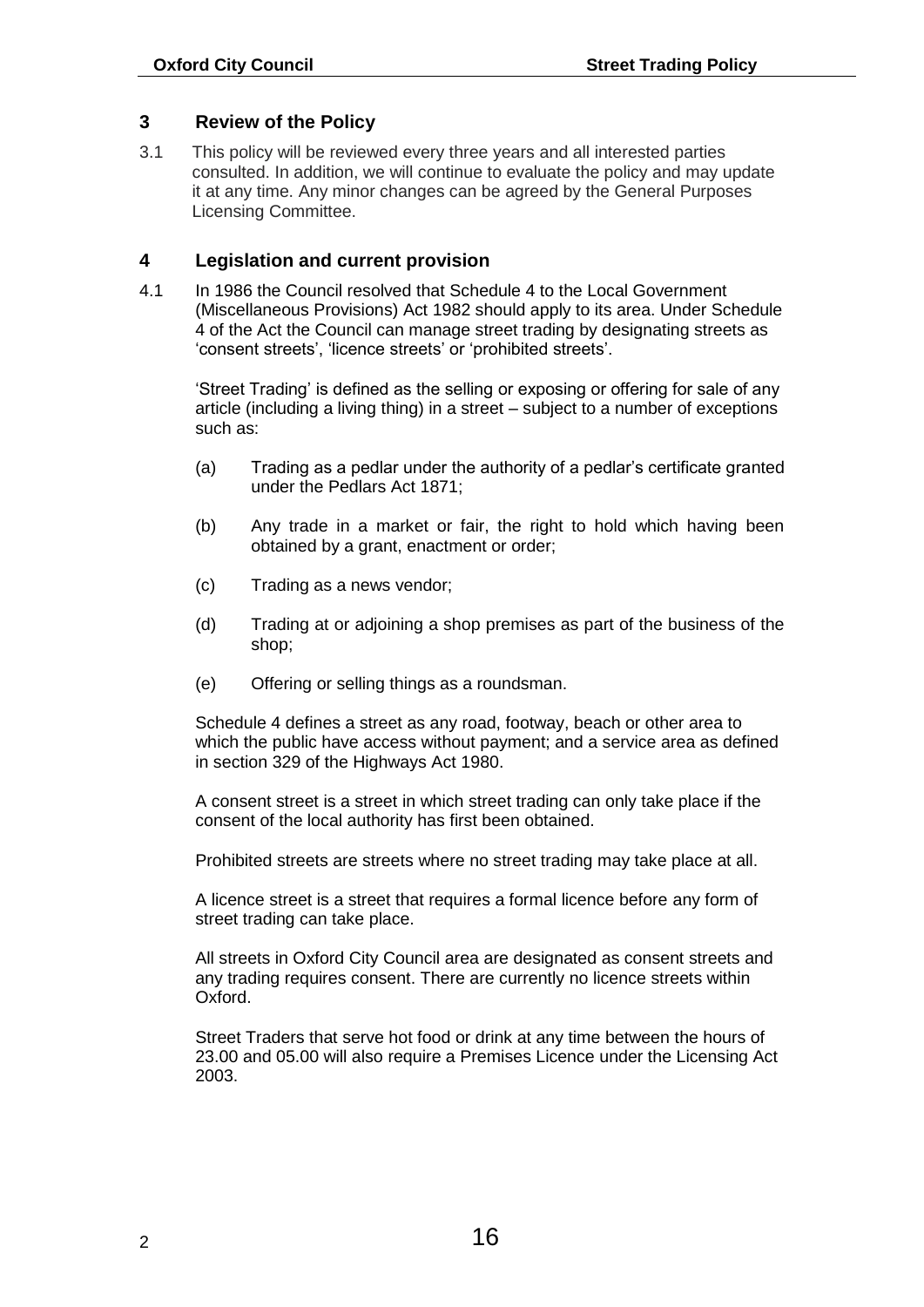#### **5 The Licensing Process and Delegation of Functions**

- 5.1 This part of the document sets out how we will deal with applications for Street Trading Consent in the City of Oxford. The Council aims to provide a clear, consistent licensing service for service users. It also aims to protect the safety of highway users and to prevent nuisance or annoyance.
- 5.2 Delegation is laid out in the Council's Constitution as follows:

Full Council sets policies on licensing.

The General Purposes Licensing Committee:

- recommends and reviews policies on general licensing
- sets and reviews licence fees
- agrees and varies a street trading scheme.

The General Purposes Licensing Committee appoints a General Purposes Licensing Casework Sub-Committee to:

- a) Decide street trading applications that are for longer than three months
- b) Decide applications to renew Street Trading Consent when there has been a complaint about the trader or the trader has breached the conditions of their Street Trading Consent in the past year

The Responsible Head of Service is authorised to:

- (a) Issue Street Trading Consents and to attach such conditions as are necessary under the Local Government (Miscellaneous Provisions) Act 1982;
- (b) Refuse any application for a Consent:

(i) that is considered unsuitable under this policy;

- (ii) where there are objections from any of the following consultees;
- (Police, Fire or Highways on the grounds of Public or Highway safety);
- (c) Refer applications/Consent holders to the General Purposes Licensing Casework Sub-Committee:

(i) when there has been a complaint or safeguarding concern about the trader or the trader has breached the conditions of their Street Trading Consent in the past year;

- (ii) where there are multiple applications for a vacant approved site;
- (d) Suspend a Consent for a period of up to 28 days pending referral to the General Purposes Licensing Casework Sub-Committee: where serious food safety issues or any other reasonable cause are found.

#### <span id="page-6-0"></span>**New Applications for a Street Trading Consent**

- 5.3 An application for Street Trading Consent must be made to the Council in writing. The following will be required to be submitted with the application:
	- (a) A completed and signed Street Trading Consent Application Form.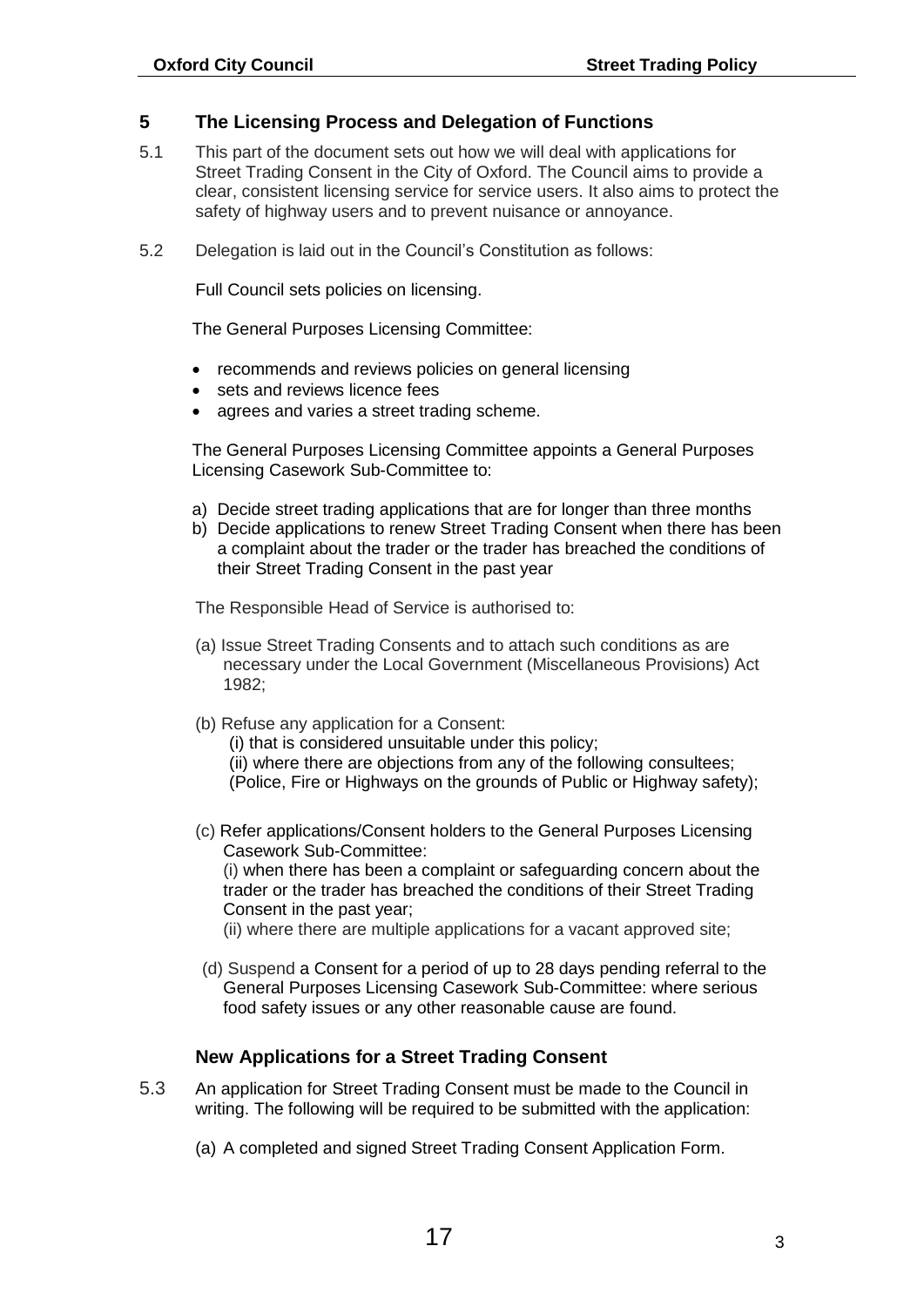- (b) The full application fee as appropriate.
- (c) Where the proposed street activity is from a fixed position, a copy of a map of at least 1:1250 scale. The map should clearly identify the proposed site position by marking the site boundary with a red line.
- (d) Colour photographs of the stall or vehicle that will be used for the street trading activity.
- (e) A certificate of Public Liability Insurance that covers the street trading activity for third party and public liability risks. The minimum insurance cover shall be £5,000,000.
- (f) A current Level 2 Award in Food Safety in Catering certificate for all food handlers.
- (g) A valid Waste Transfer Note.
- (h) Proof of the applicant's and any prospective employee's right to work in the UK.
- (i) Gas safety certificate for the vehicle or stall if applicable.
- (j) A description of the type of food and drinks to include sugar free and lower sugar drinks options.
- 5.4 Street Trading Consents are issued for a period of up to one year and are renewed annually for the period 1 April to 31 March, unless granted for a reduced period.
- 5.5 Before a Street Trading Consent is granted or refused, the Council will carry out a consultation process with various stakeholders including:
	- Oxfordshire County Council Highways
	- Thames Valley Police
	- Ward Councillors
	- Planning Service
	- Environmental Health Service

Written observations from the above organisations will be sought and taken into consideration when determining an application.

- 5.6 Street Trading Consents will not normally be granted where:
	- A significant effect on road safety would arise either from the siting of the trading activity itself, or from customers visiting or leaving the site.
	- There is a conflict with Traffic Orders such as waiting restrictions.
	- The site or pitch obstructs either pedestrian or vehicular access, or traffic flows, or places pedestrians in danger when in use for street trading purposes.
	- The trading unit obstructs the safe passage of users of the footway or carriageway.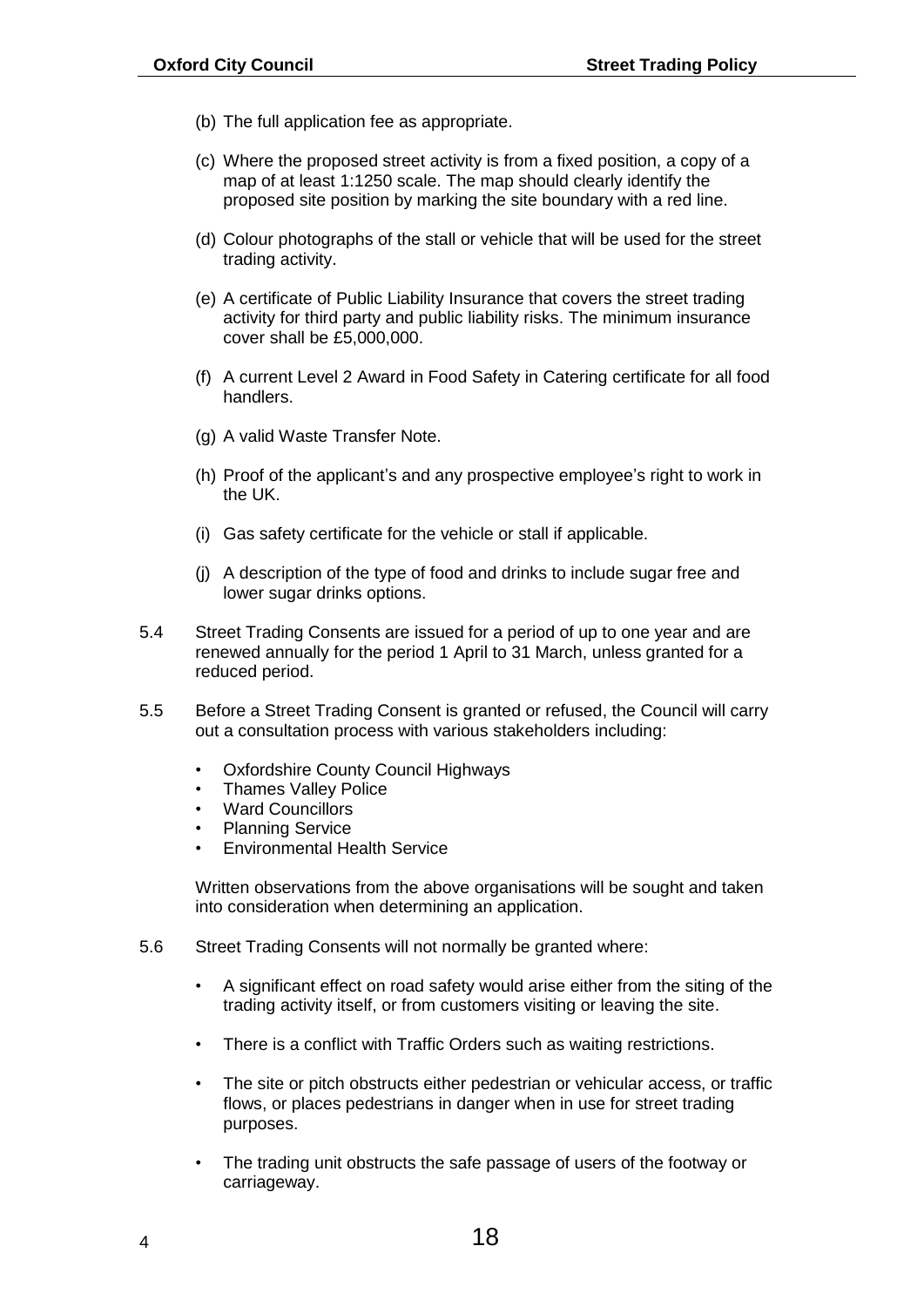- The pitch interferes with sight lines for any road users such as at road junctions, or pedestrian crossing facilities.
- The supply of hot or cold food, drinks or confectionery between 07:30 and 18:00 within 100 metres of the boundary of a school or college (during term time).
- 5.7 The council will not normally allow the sale of:
	- Tobacco or tobacco products
	- Items made of animal fur
	- Items that cause or contribute to crime and disorder
	- Energy drinks to children below 16 years old.
- 5.8 In the absence of representations, the application will be referred to the Council's General Purposes Licensing Casework Sub-Committee who will use the criteria listed below to make their determination of the application, with equal weight applied to the criteria listed. Each case will be assessed on its merits and individual circumstances, where appropriate, may be taken into consideration. When there are representations, the Responsible Head of Service acting under delegated powers may refuse an application.
- 5.9 In considering applications for the grant or renewal of a Street Trading Consent the following criteria will be considered:

#### **(a) Public safety**

Whether the street trading activity represents, or is likely to represent, a substantial risk to the public. Factors taken into account will include: obstruction, fire hazard, unhygienic conditions or danger that may occur when a trader is accessing the site.

#### **(b) Public order**

Whether the street trading activity represents, or is likely to represent, a substantial risk to public order.

#### **(c) Avoidance of public nuisance**

Whether the street trading activity represents, or is likely to represent, a substantial risk of nuisance to the public, particularly in residential areas.

#### **(d) Appearance of the stall or vehicle**

The stall or vehicle must be maintained in good condition, be of smart appearance and meet the criteria, including size, laid down in the standard Consent Conditions. Photographs or sketches, including dimensions, must be provided with all new applications and requests for approval of changes to or replacement of a stall or vehicle. The general appearance of the vehicle or stall will also be considered in order to determine that the unit will not detract from the appearance of the surrounding area.

#### (**e) Needs of the area**

The demand for the articles for sale and the geographical location of the proposed site.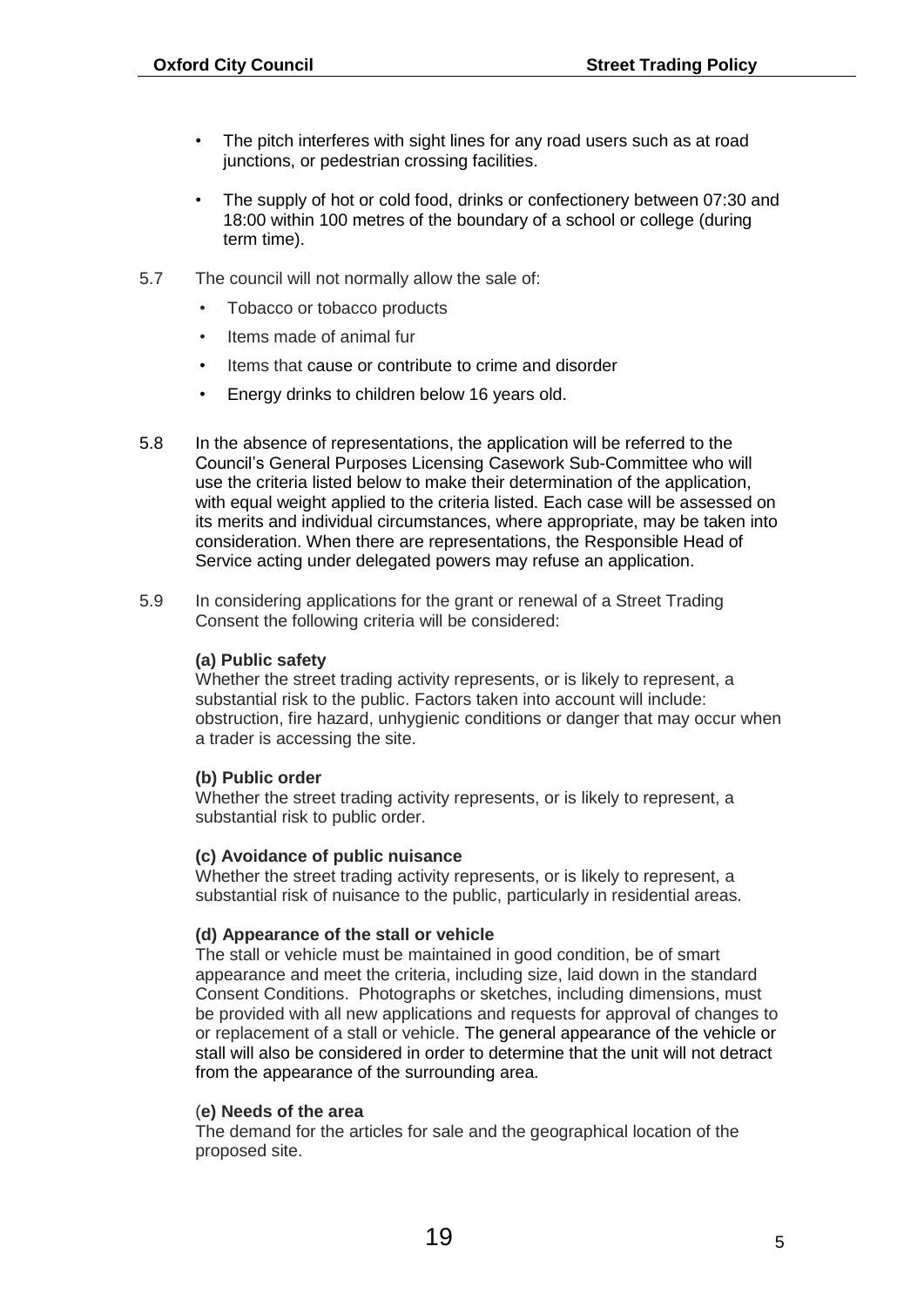#### **(f) Environmental sustainability**

Measures to minimise the impact of the proposed operation on the local environment including street surfaces and materials, power supply, carbon footprint, supply chain, packaging, waste minimisation, recycling and waste disposal.

#### **(g) Food safety and food offer**

Applicants to trade in hot or cold food must be able to demonstrate a good understanding of food safety and be registered as a food business with the relevant local authority. As a minimum, food handlers must hold a current Level 2 Award in Food Safety in Catering accredited by The Chartered Institute of Environmental Health or The Royal Institute for Public Health. Consideration will be given to applicant's ability to meet SUGAR SMART Oxford criteria (see Annex 3 for guidance).

#### **(h) Highway safety**

The location and operating times will be such that the highway can be maintained in accordance with the Oxfordshire County Council's requirements and that there are no dangers to those who have a right to use the highway and no obstruction for emergency access.

5.10 There is no statutory right of appeal against refusal to issue a Consent.

#### **Nature of goods on offer**

5.11 The type of goods allowed to be sold will be considered on a site by site basis and will be specified in the Consent. Consent holders must seek approval before making significant changes to the type of goods offered for sale.

#### **Suitability of Applicant**

- 5.12 When determining an application for the grant or renewal of a Consent, the Council will consider all relevant information relating to the suitability of the applicant and any employees including:
	- Whether they have been cautioned or convicted of any offences of:
		- a. Violence
			- b. Dishonesty
			- c. Drug related offences
			- d. Sexual offences
			- e. Public Order offences
			- f. Food safety or health and safety offences
			- g. Any offence resulting in a sentence of imprisonment

This will involve the applicant making a declaration to confirm their status relating to any 'unspent' cautions or convictions under the Rehabilitation of Offenders Act 1974. Guidance on the relevance of cautions and convictions is contained in Annex 4.

- Failure to pay the Council's Street Trading Consent fees.
- An applicant's history of street trading including whether previous Consents have been used appropriately.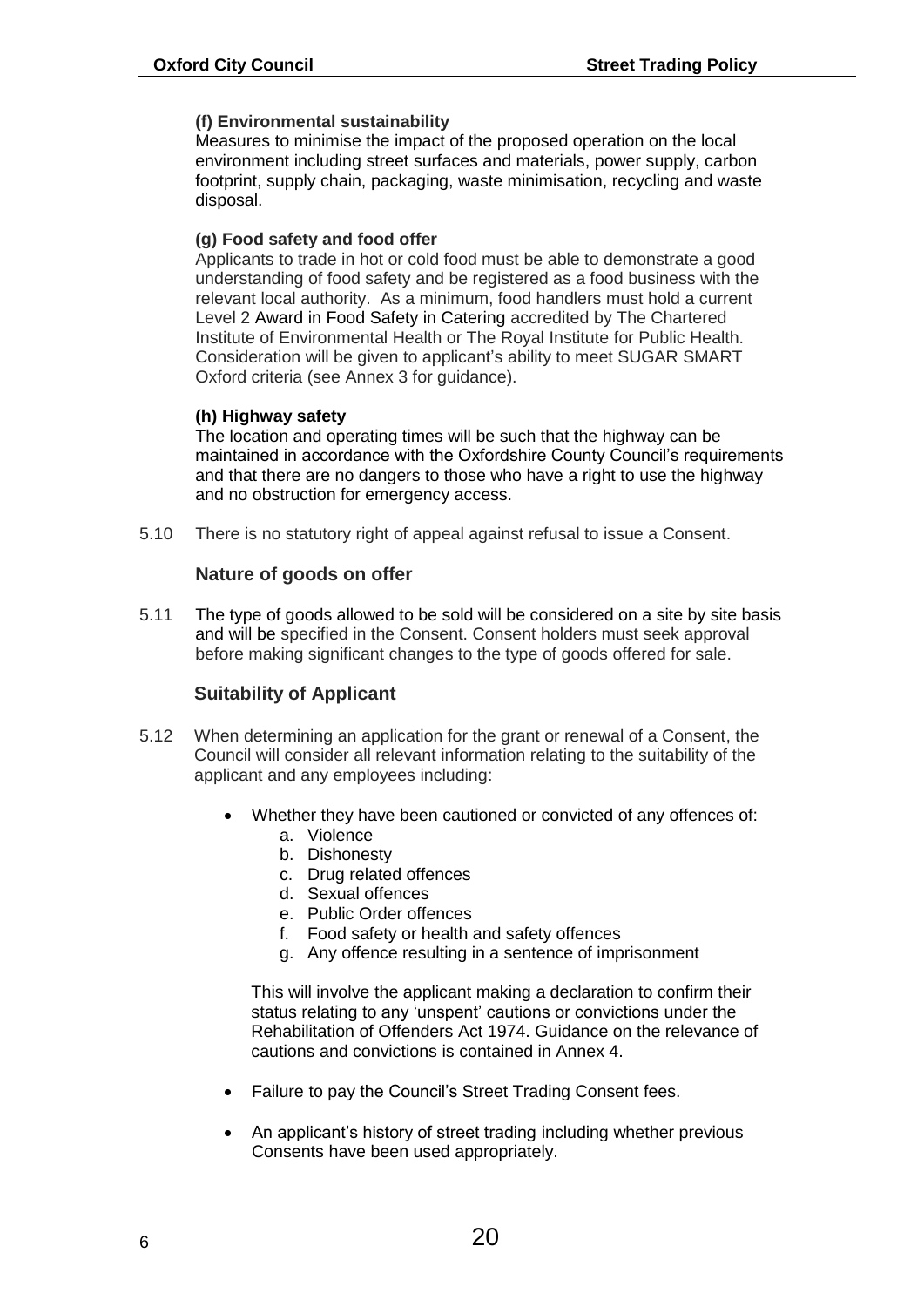5.13 The Council will reserve the right to request a basic disclosure check where it considers there is a risk to children and/or vulnerable people.

#### **Advertisements**

- 5.14 The use of 'A' boards is prohibited on the highway (unless express permission is given).
- 5.15 Advertising should only relate to goods offered for sale at the consented site. Third party advertisements are prohibited.

#### **Peripatetic Street Trading**

- 5.16 Street traders that meet the conditions below will be classed as peripatetic. Ice cream vans and mobile sandwich sellers would typically be deemed to be peripatetic street traders.
- 5.17 Traders must meet all of the criteria below to be classed as peripatetic:
	- Move from location to location.
	- Move at least 50 metres from the last trading location and do not return to that location within four hours.
	- Do not wait in one location for more than 20 minutes.

#### <span id="page-10-0"></span>**Renewal Applications for a Street Trading Consent**

- 5.18 Street Trading Consents are renewed annually for the period  $1<sup>st</sup>$  April to  $31<sup>st</sup>$ March, unless granted for a reduced period. A renewal application for Street Trading Consent must be made to the Council in writing by 1<sup>st</sup> February. The following will be required to be submitted with the application:
	- (a) A completed and signed Street Trading Consent Application Form.
	- (b) The full fee as appropriate.
	- (c) A certificate of Public Liability Insurance that covers the street trading activity for third party and public liability risks.
	- (d) A current Level 2 Award in Food Safety in Catering certificate for all food handlers.
	- (e) Proof of the applicants and any prospective employees right to work in the UK.
	- (f) A gas safety certificate for the vehicle or stall if applicable.
	- (g) A licensed waste carrier agreement.
- 5.19 At renewal, the Council may take into consideration any relevant information about the trading operation.
- 5.20 If a renewal application is not received before the expiry of the current licence, a new application must be made. In this situation, trading will not be permitted until a new Consent is issued.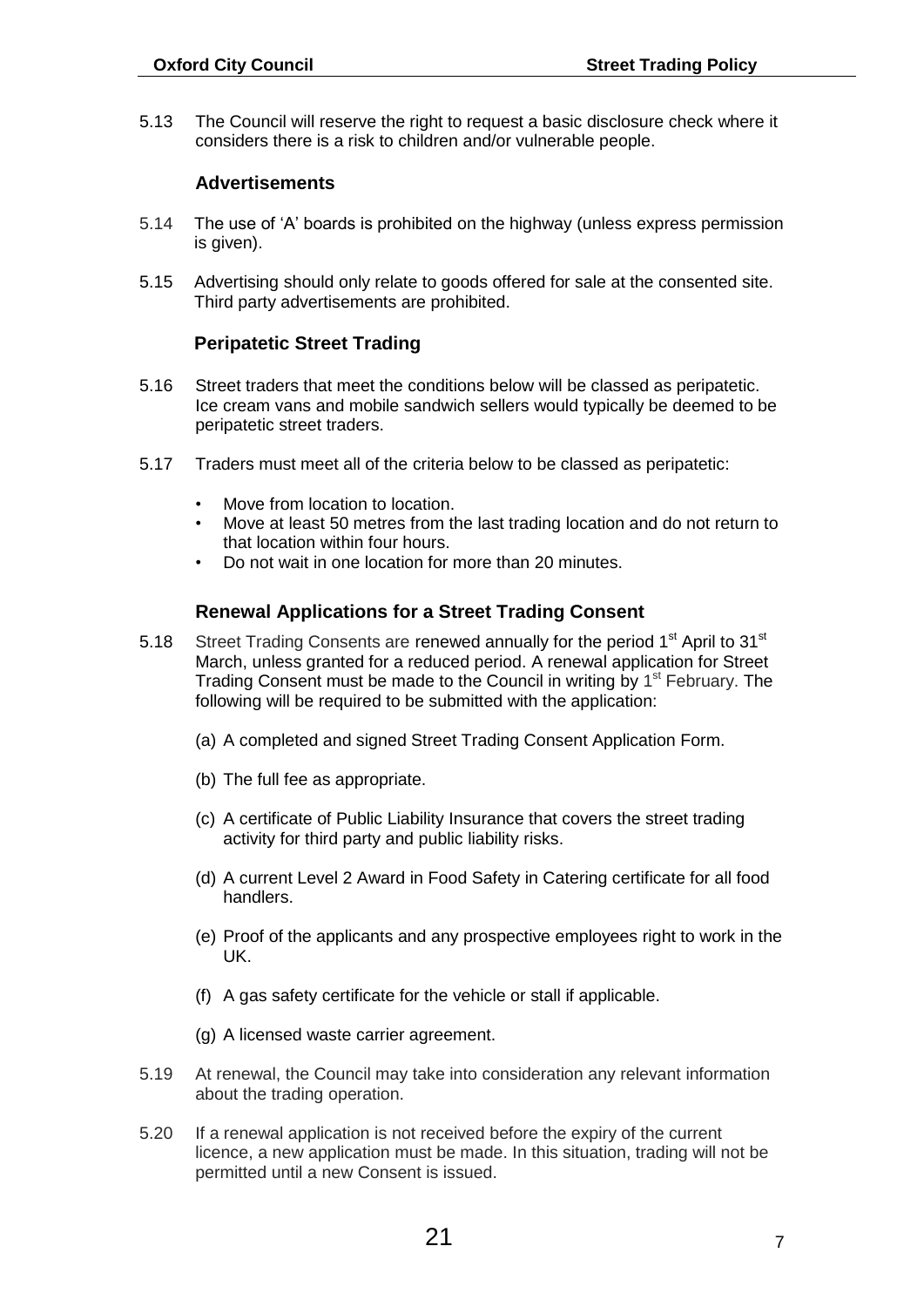5.21 Where a renewal application has been made and there have been complaints or enforcement issues or fees have not been paid on time, then the application will be referred to the General Purposes Licensing Sub-Committee.

#### **Advertising new or vacant sites**

5.22 The Council will advertise vacancies on the Council's website for 28 days. Applications will be referred to the Council's Licensing Sub-Committee who will use the criteria listed at paragraph 5.8 of this policy to make their determination.

#### **Transfers**

<span id="page-11-0"></span>5.23 A Street Trading Consent cannot be transferred or sold to another person except that the Consent may be transferred to a member of the Consent Holder's immediate family in the event of the Consent Holder's death or incapacity on payment of a fee. The sub-letting of a pitch/site is prohibited.

#### <span id="page-11-1"></span>**6 Markets**

6.1 The Gloucester Green weekly markets and the Covered Market are outside the scope of the street trading scheme. Gloucester Green has Charter Market status and trading in the Covered Market takes place from permanent shop units.

#### <span id="page-11-2"></span>**7 Special Events**

- 7.1 For events such as Christmas or Continental Street Markets, the Council will accept one application from the person organising the event. The event street trading application will require full details of each trader attending the event. Consent will be issued to each individual stall holder. This provision aims to promote events and encourage traders to attend.
- 7.2 Trading at charity or small community events, where the profits from individual stalls/units are donated to charity, is exempt from the Council's Street Trading requirements. Any traders (such as traders selling food or refreshments) attending for commercial gain will require Street Trading Consent. Examples of charity events are listed at Annex 5 of this policy.

#### <span id="page-11-3"></span>**8 Fees**

- 8.1 Fees will be set and reviewed annually on a full cost recovery basis. The level of fees applicable takes into account the location, the duration of the Consent, trading hours and the articles to be sold. Details of the current fees can be found on the Council's website or on application to the Licensing Officer.
- 8.2 Fees must be paid in advance as set out in Annex 2, General Condition 28.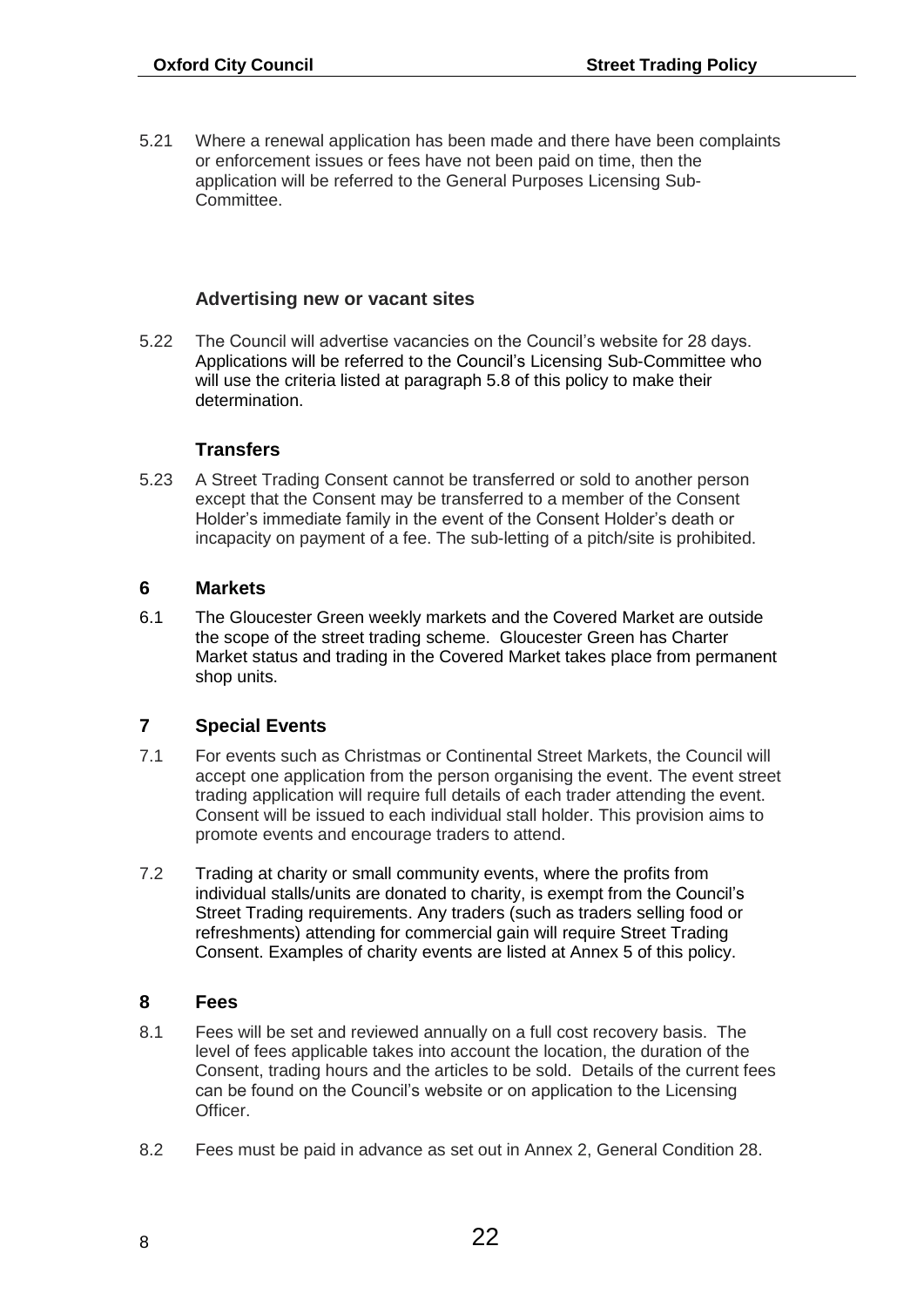- 8.3 Applications for Consents should be accompanied by the relevant nonrefundable fee. If the application is approved, the balance of the fee will be due before the Consent is issued. If the application is not successful the application fee will be retained to cover the cost incurred in processing the application.
- 8.4 A Consent Holder may terminate a Street Trading Consent by written notice to the Responsible Head of Service. Where trading ceases during the term of Consent, a refund will not be given for any remaining period of less than 3 months. Where payable, a refund of the portion of the fee equal to the remaining full months will be given, less £50 which the Council will retain to cover administrative costs.

#### <span id="page-12-0"></span>**9 Conditions**

- 9.1 The Council applies standard conditions to Street Trading Consents.
	- General conditions for annual and weekly Street Trading Consents
	- Additional conditions applicable to Special Events

The standard conditions are not exhaustive and other conditions may be added to individual Consents where appropriate.

- 9.2 Standard Trading Hours are:
	- (a) Roadside locations for vehicles
		- Daytime site from 08:00 to 18:00.
		- Evening sites for the Sale of Hot Food from 18:30 to 03:00 (can be extended to 04:00 Thursdays, Fridays, and Saturdays on application and subject to approval).
	- (b) Pavement locations
		- $\bullet$  08:00 to 21:00.
	- (c) Weekly Let Sites
		- 08:00 to 21:00.
- 9.3 Street trading can only be carried out from the stall or vehicle authorised on the Certificate of Street Trading Consent. Any changes to or replacement of the stall or vehicle must be approved by the Responsible Head of Service.
- 9.4 The standard conditions applied to Street Trading Consents are attached to this policy as Annex 2.

#### <span id="page-12-1"></span>**10 Enforcement**

- 10.1 The Council is committed to enforcing the provisions contained within the relevant legislation and to work in partnership with all enforcement agencies, to provide consistent enforcement on licensing issues in accordance with the Council's Corporate Enforcement Policy.
- 10.2 The Business Regulation Team aims to work closely with other enforcement authorities to regulate relevant legislation where necessary.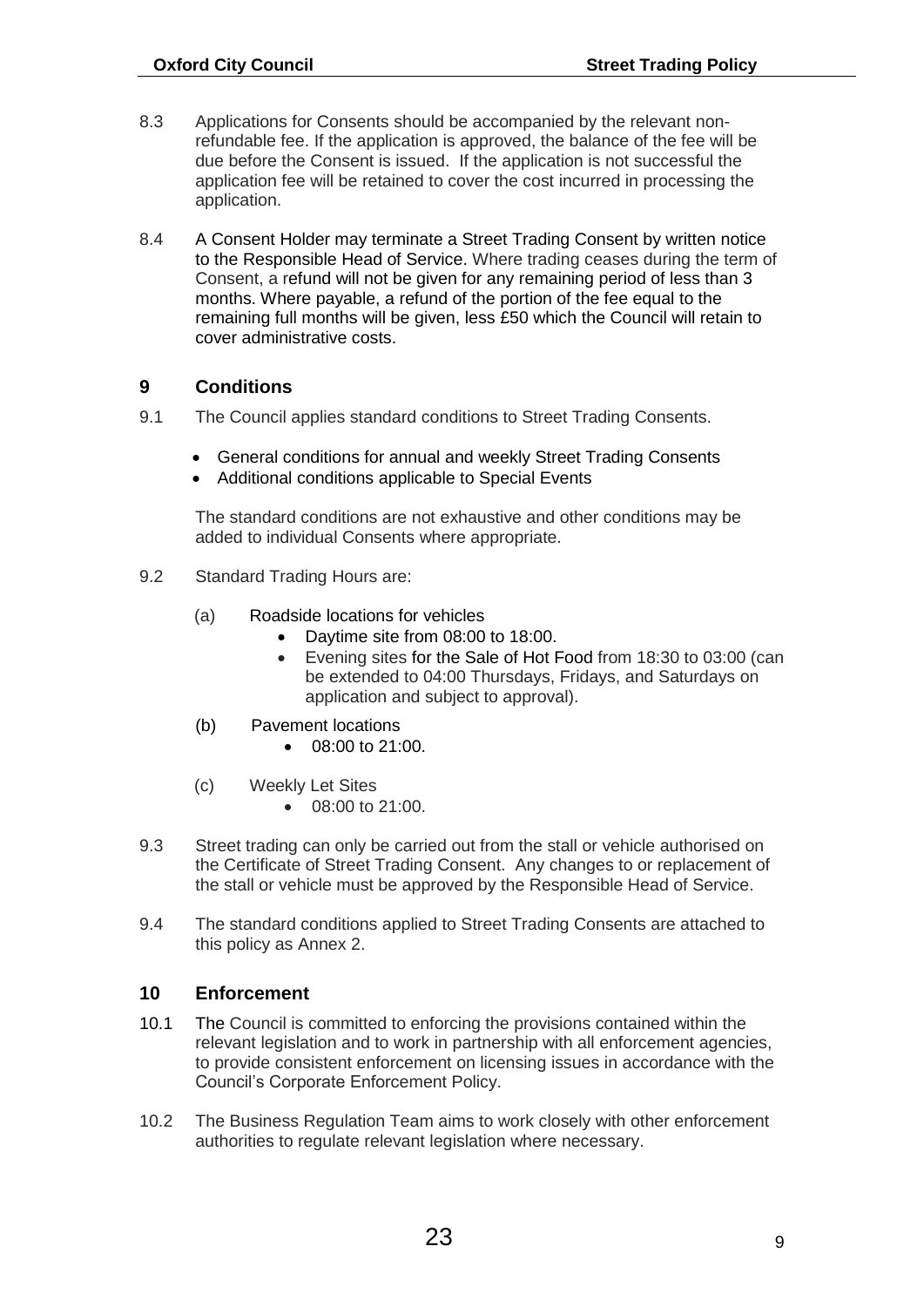- 10.3 The Council will investigate any complaints relating to street trading activities e.g. trading without Consent or breach of conditions and may take enforcement action as appropriate. Consent holders should liaise with the Council to resolve complaints.
- 10.4 If the Council feels that there is an issue of public order or threat to public safety associated with any street trading activity it will call for assistance from Thames Valley Police.
- 10.5 Failure to comply with one or more of the standard conditions of Consent may lead to revocation or non-renewal of Street Trading Consent.

#### **Revocation**

10.6 The Council may revoke a Street Trading Consent at any time, on any reasonable grounds. This may be for a variety of reasons including breach of conditions, non-payment of fees or when the site location is no longer suitable/accessible e.g. due to emergency repairs in the street or construction/redevelopment work.

#### <span id="page-13-0"></span>11 **Contacts**

The Street Trading function is part of the Business Regulation Team within the Environmental Health Service.

Business Regulation Team Environmental Health Oxford City Council 109-113 St Aldate's Chambers St Aldate's Oxford OX1 1DS

To enquire about any street trading issue, please visit our website: [www.oxford.gov.uk](http://www.oxford.gov.uk/) or contact us via email **street trading@oxford.gov.uk** or ringing the Business Regulation Team on 01865 252561.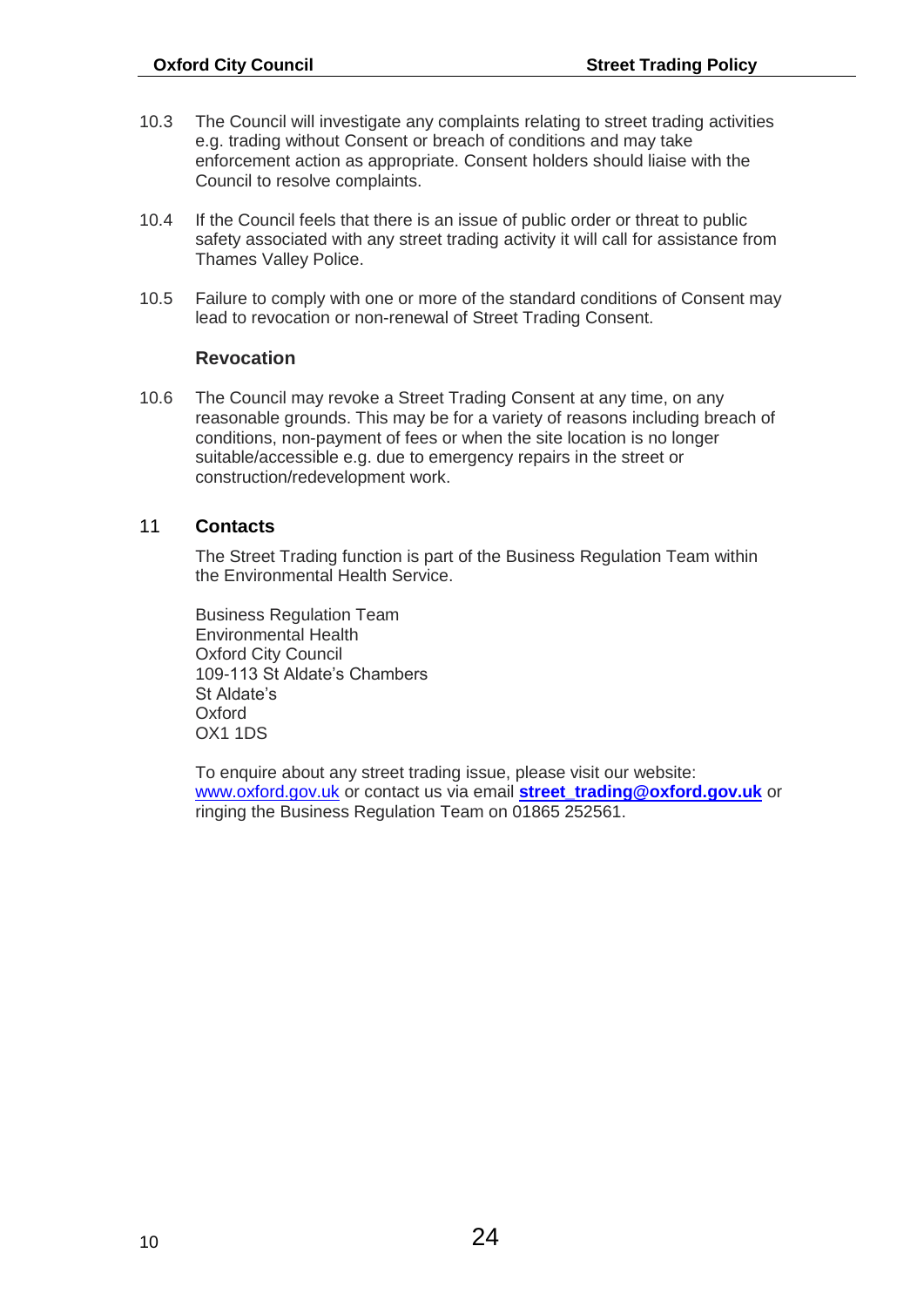#### **ANNEX 1**

#### **Approved Street Trading Sites**

The City Council have given Consents for street trading at the following sites within Oxford (the list is subject to changes from time to time):

#### **ROADSIDE LOCATIONS FOR VEHICLES**

**Daytime Sites** (08:00 to 18:00)

| Pembroke Square     | St Aldate's End | 1 unit <sup>*</sup> |
|---------------------|-----------------|---------------------|
| <b>Broad Street</b> | outside No. 17  | 1 unit              |
| <b>Broad Street</b> | outside No. 14  | 1 unit              |

**Evening Sites for the Sale of Hot Food** (18.30 to 03.00, Monday to Sunday, except where otherwise stated on the Consent).

| <b>Banbury Road</b>   | outside No. 263                   | 1 unit |
|-----------------------|-----------------------------------|--------|
| <b>Broad Street</b>   | outside No. 17                    | 1 unit |
| New Road              | opposite County Hall Car Park     | 1 unit |
| <b>Cripley Road</b>   | junction with Botley Road         | 1 unit |
| George Street         | outside No. 25                    | 1 unit |
| <b>High Street</b>    | outside No. 22 North Side         | 1 unit |
| <b>High Street</b>    | outside University College        | 1 unit |
| London Road           | outside No's. 73/75               | 1 unit |
| Pembroke Square       | St Aldate's end                   | 1 unit |
| <b>Queen Street</b>   | outside Clarendon Centre          | 1 unit |
| St Aldate's           | outside Christchurch              | 1 unit |
| <b>St Giles</b>       | layby outside Taylorian Institute | 1 unit |
| <b>St Giles</b>       | layby outside Taylorian Institute | 1 unit |
| <b>Woodstock Road</b> | outside Radcliffe Infirmary       | 1 unit |
| London Road           | outside No. 93                    | 1 unit |
| <b>High Street</b>    | opposite No. 42/44                | 1 unit |
| <b>Banbury Road</b>   | outside No. 221                   | 1 unit |
|                       |                                   |        |

#### **PAVEMENT LOCATIONS**

Trading is allowed only between the times of 08:00 and 21:00 on any day of the week.

| 24 | <b>Catte Street</b>    | North end        | 1 unit |
|----|------------------------|------------------|--------|
| 26 | <b>High Street</b>     | Magdalen College | 1 unit |
| 27 | <b>Pembroke Square</b> | St Aldate's end  | 1 unit |
| 28 | <b>St Giles</b>        | outside No. 66   | 1 unit |
| 29 | <b>Catte Street</b>    | North end        | 1 unit |
|    |                        |                  |        |

#### **WEEKLY LET SITES**

Trading is allowed only between the times of 08:00 and 21:00 on any day of the week. Stalls must have a maximum dimension of 2.3 metre x 1.5 metres.<br>33 & 34 Cornmarket Street innction with Ship Street junction with Ship Street 2 units

<span id="page-14-0"></span>**\*Unit refers to a vehicle or stall.**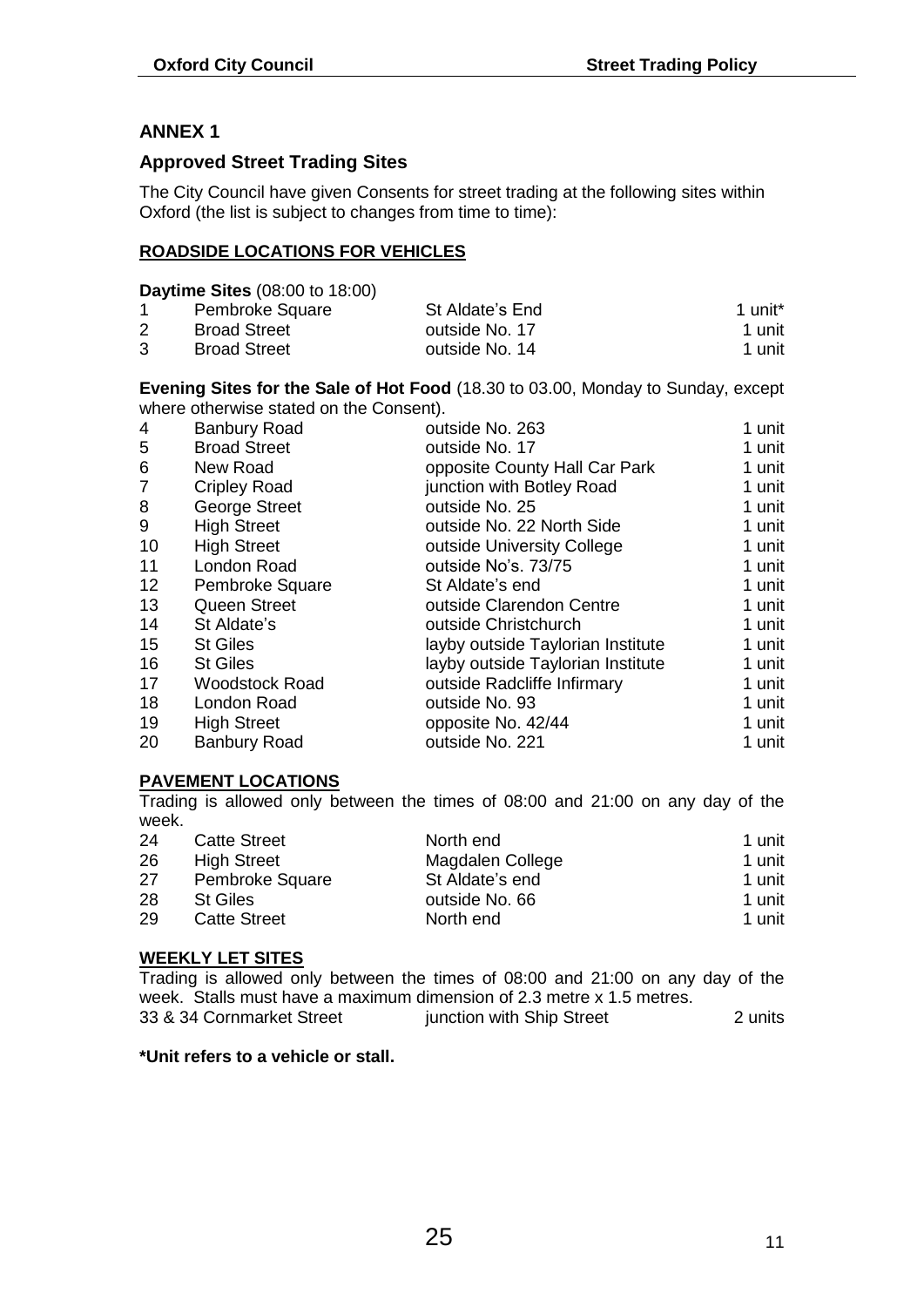### **ANNEX 2**

### **General Conditions for Street Trading Consents**

- 1. Street trading must only take place between the dates specified on the Certificate of Street Trading Consent.
- 2. Street trading must only take place during the operational hours specified on the Certificate of Street Trading Consent.
- 3. The Street Trading Consent relates only to the area/site vehicle or stall specified on the Certificate of Street Trading Consent.
- 4. The Street Trading Consent relates only to the vehicle or stall specified on the Certificate of Street Trading Consent.
- 5. Any significant changes to or replacement of a stall or vehicle must be approved by the Responsible Head of Service.
- 6. The vehicle or stall must be removed from the site at the end of each day's trading.
- 7. The Consent Holder's vehicle/stall must be kept in a clean, safe and well maintained condition and be of a presentable appearance. The Street Trading Consent bearing the name of the consent holder shall be displayed conspicuously on the stall/vehicle so that members of the public can clearly see it during hours of business.
- 8. The Consent Holder's vehicle must be maintained in a roadworthy condition, taxed, insured and with a current MOT Certificate. Vehicle movements must be carried out legally and must not present a risk to people and structures. The Consent Holder shall not drive or park a vehicle on any part of a footway.
- 9. The Consent Holder must ensure that the stall/vehicle is positioned only in the allocated space (which may be marked on the ground) in the Consent Street for which the Street Trading Consent is issued.
- 10. If a Consent Holder or operator/assistant is requested to move the vehicle/stall by an authorised Council Officer or Police Officer they must immediately comply with that request.
- 11. For Weekly Street Traders on Cornmarket Street, the Consent Holder's stall must not exceed 2.3 metres in height nor occupy an area greater than 2.3 metres x 1.4 metres.
- 12. The Consent Holder must comply with all statutes, statutory instruments and byelaws currently in force. Consent Holders must pay particular attention to the requirements of the Health & Safety at Work etc. Act, 1974 and the Food Safety and Hygiene (England) Regulations 2013 (where relevant). Advice on these requirements is available from the Business Regulation Team.
- 13. The Consent Holder must conduct their business in a professional manner and in a way that minimises risks to employees and others.
- 14. The Consent Holder must take reasonable precautions to prevent the risk of fire at the stall or vehicle. All hot food vans/trailers are required to comply with current legislation on fire safety. A serviceable fire blanket and a suitable fire extinguisher shall be provided in all vehicles selling hot food.
- 15. Reasonable steps must be taken to ensure gas safety where gas appliances are used on a stall or vehicle. Gas appliances must be maintained and serviced as per manufacturer's instructions. Gas appliances and systems must be checked for safety by a competent Gas Safe engineer at least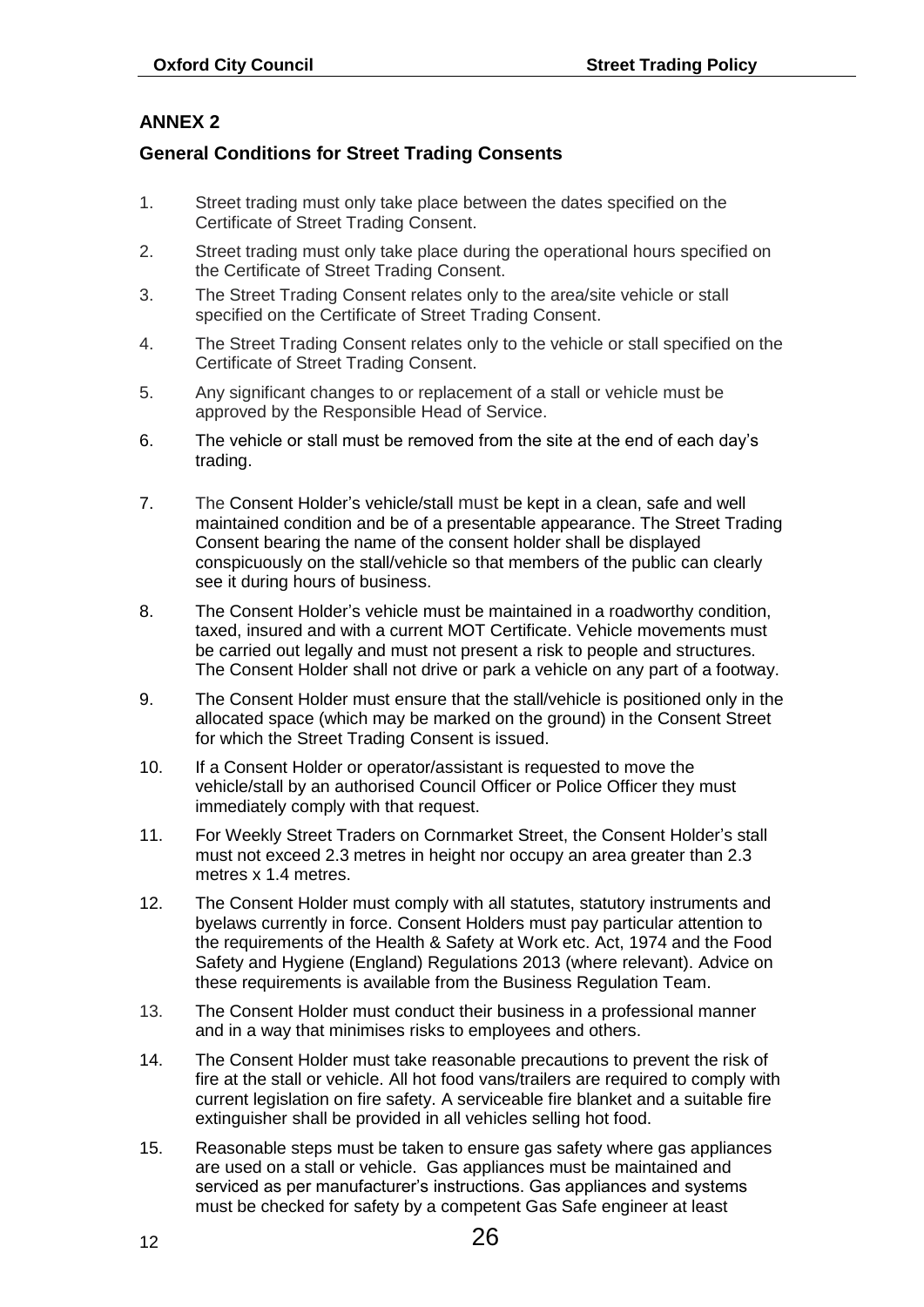annually. Any faults or concerns in relation to gas safety must be appropriately investigated and made safe by a competent Gas Safe engineer as soon as possible.

- 16. The Consent Holder must not cause any nuisance or annoyance to any other user of the highway or the occupier of any land or building. In particular, Consent Holders must prevent excessive noise.
- 17. The Environmental Protection Act 1990 (as amended) places a duty of care on businesses to dispose of their trade waste in an appropriate manner. Trade waste must be stored appropriately and be disposed of by a licensed waste carrier. No water or waste material shall be discharged on to the highway or any adjacent property. The Consent holder shall take reasonable steps to ensure that litter arising from their own trade is minimised as far as possible, for example by making a bin available for customers to use.
- 18. A Street Trading Consent must not be transferred or sold to another person except that the Consent may be transferred to a member of the Consent Holder's immediate family in the event of the Consent Holder's death or incapacity on payment of a fee. The subletting of a consent site is prohibited.
- 19. The Consent Holder must be the principal operator and have day to day control of the stall/vehicle. The Consent Holder may employ any other person to assist in operating the stall/vehicle and shall notify the Council of the name and address of that person. An administration fee will be payable.
- 20. Anyone who operates a stall/vehicle other than the Consent Holder must be authorised by the Council.
- 21. Consent holders must make adequate provisions to ensure access for wheelchair users or customers with disabilities.
- 22. A copy of the Consent must be displayed by the operator when trading and must be produced on demand to a Council Officer or Police Officer.
- 23. Consent Holders must have and maintain a proper insurance policy against public liability and third party risks. The minimum insurance cover shall be £5,000,000 and shall cover the operator's vehicle, or stall and any additional equipment under their control. If food is sold the insurance must specifically include cover against food poisoning to the same amount. Proof of cover must be produced to an officer of Oxford City Council on application and as required.
- 24. Annual Street Trading Consent fee installments are required quarterly, in advance. The first installment must be paid in advance of the issue of Consent. The remaining fee can be paid in installments on the following dates  $1^{st}$  July.  $1^{st}$  October and  $2^{nd}$  January. Alternatively, annual fees may be paid in full in advance.
- 25. General Conditions, which apply to all Street Trading in Oxford, may be varied, having regard to a particular location. They are termed Special Conditions and are listed on the Consent Certificate. These Special Conditions must also be complied with.
- 26. Consent holders must make full use of their Consent.

#### **Conditions Specific to Food Traders**

27. All packaging and utensils for use by customers shall be made of recycled or part recycled materials.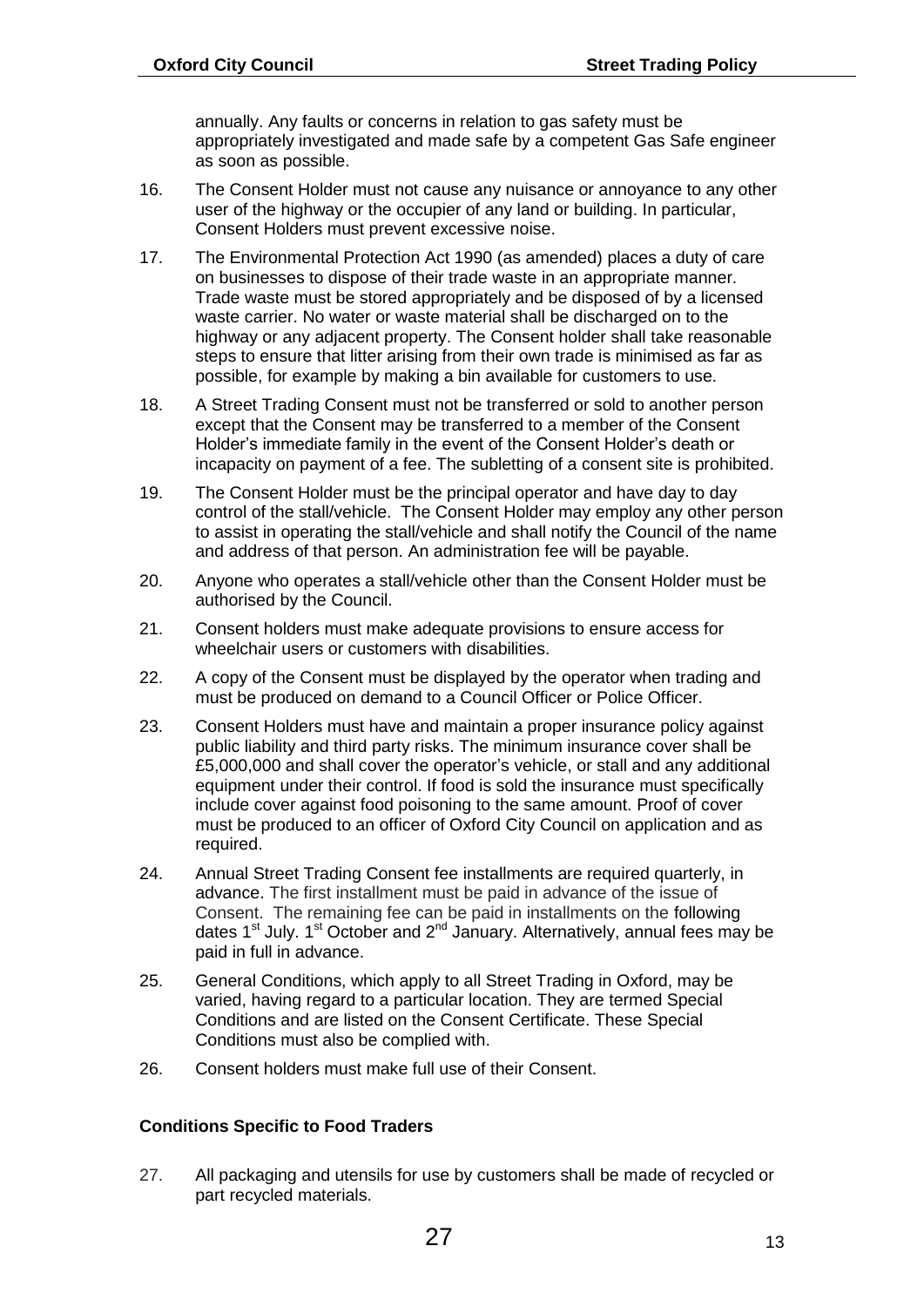- 28. Food businesses must achieve and maintain a minimum Food Hygiene Rating of '3 – Generally Satisfactory'. The Hygiene Rating must be displayed prominently on the stall or vehicle.
- 29. Food handlers must hold a current Level 2 Award in Food Safety in Catering accredited by The Chartered Institute of Environmental Health or The Royal Institute for Public Health.
- 30. Food businesses must be registered as a food business with the Local Authority where the van/stall is kept overnight. Food businesses registered outside of the Oxford City Council area must be able to demonstrate food business registration, e.g. by written confirmation from the relevant local authority or by providing a copy of the latest inspection letter or report. Any changes in registration details must be notified to the relevant Local Authority.
- 31. All hot food vans/trailers are required to carry a basic first aid kit and have the means to contact the emergency services if necessary.

#### **Conditions Specific to Peripatetic Traders**

- 32. The Consent holder is required to comply with the Code of Practice on Noise from Ice-Cream Van Chimes Etc. in England 2013 or any modification or reenactment thereof.
- 33. The vehicle must not trade within 100 metres of the boundary of any school or college between the hours of 07:30 and 18:00 (without formal invitation from the establishment).
- 34. The vehicle must not wait in one location for more than twenty minutes.

#### **Conditions Specific to Weekly Street Traders**

- 35. Weekly Street Trading Consents fees must be paid two weeks in advance before trading commences. This is to allow sufficient time to process the application and receive the consent. Traders must be in possession of their Consents before they can trade.
- 36. The items to be sold must be agreed before a Weekly Consent will be issued.
- 37. The sale of food and/or drink is not permitted by Weekly Street Traders.

#### **Failure to comply with these conditions**

If a Consent Holder fails to comply with any of the conditions attached to a Street Trading Consent, the Consent may be suspended for an indefinite period or revoked. The Consent Holder may also be prosecuted.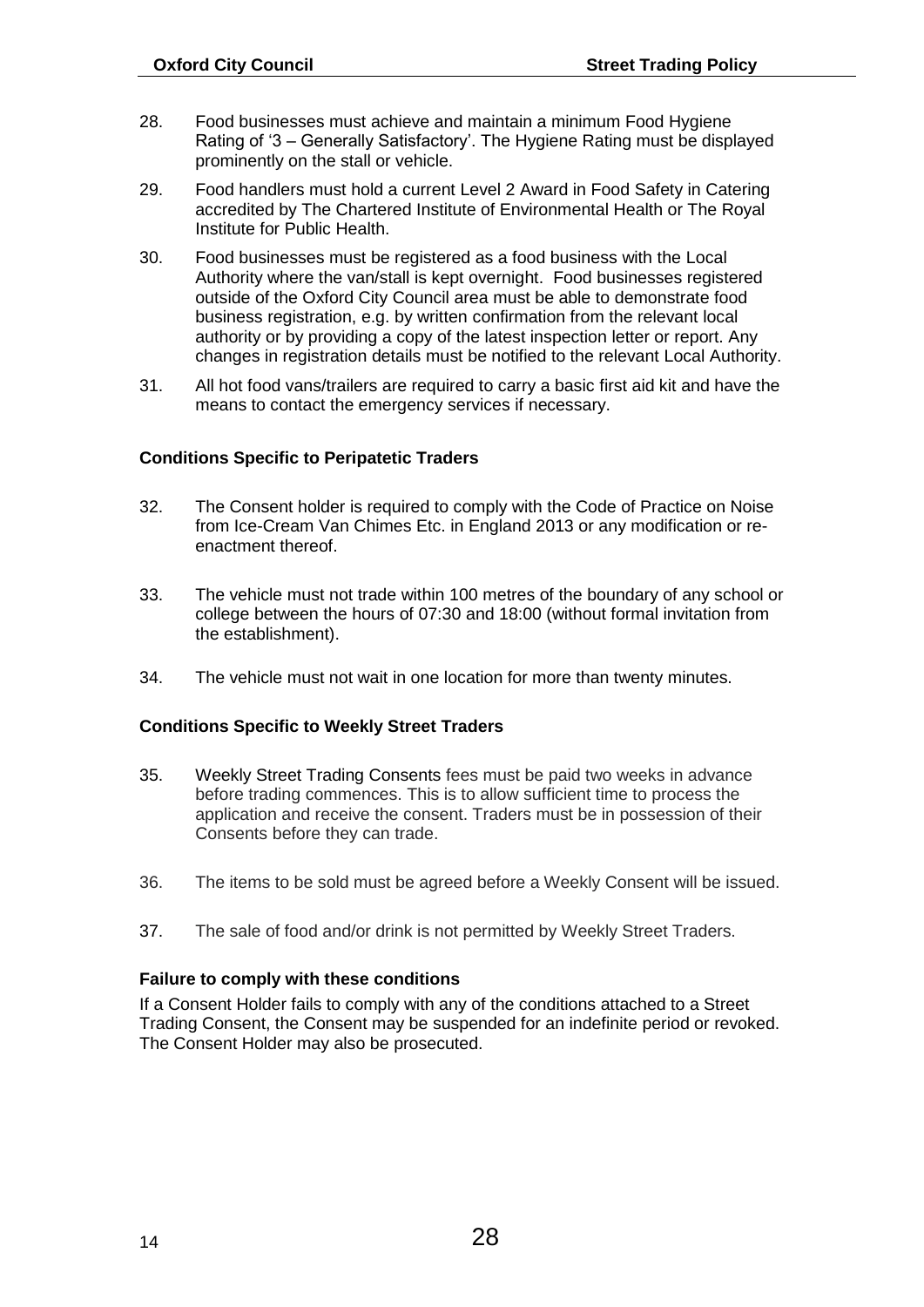#### **ANNEX 3 Guidance on SUGAR SMART Oxford Criteria**

The Council welcomes applications from food traders who meet all the following criteria:

- Offer 80% low\* sugar and sugar free drinks options
- Make low sugar and sugar free drinks more visible and prominently displayed to customers
- Adopt a simple traffic light sticker system for drinks (traders will receive free resources, support and advice to set up)

Contact: [mail@sugarsmartoxford.org](mailto:mail@sugarsmartoxford.org) for information. More details about the scheme can be found at [http://goodfoodoxford.org/sugar-smart-oxford/.](http://goodfoodoxford.org/sugar-smart-oxford/)

\*Low sugar is defined as 5g per 100g or less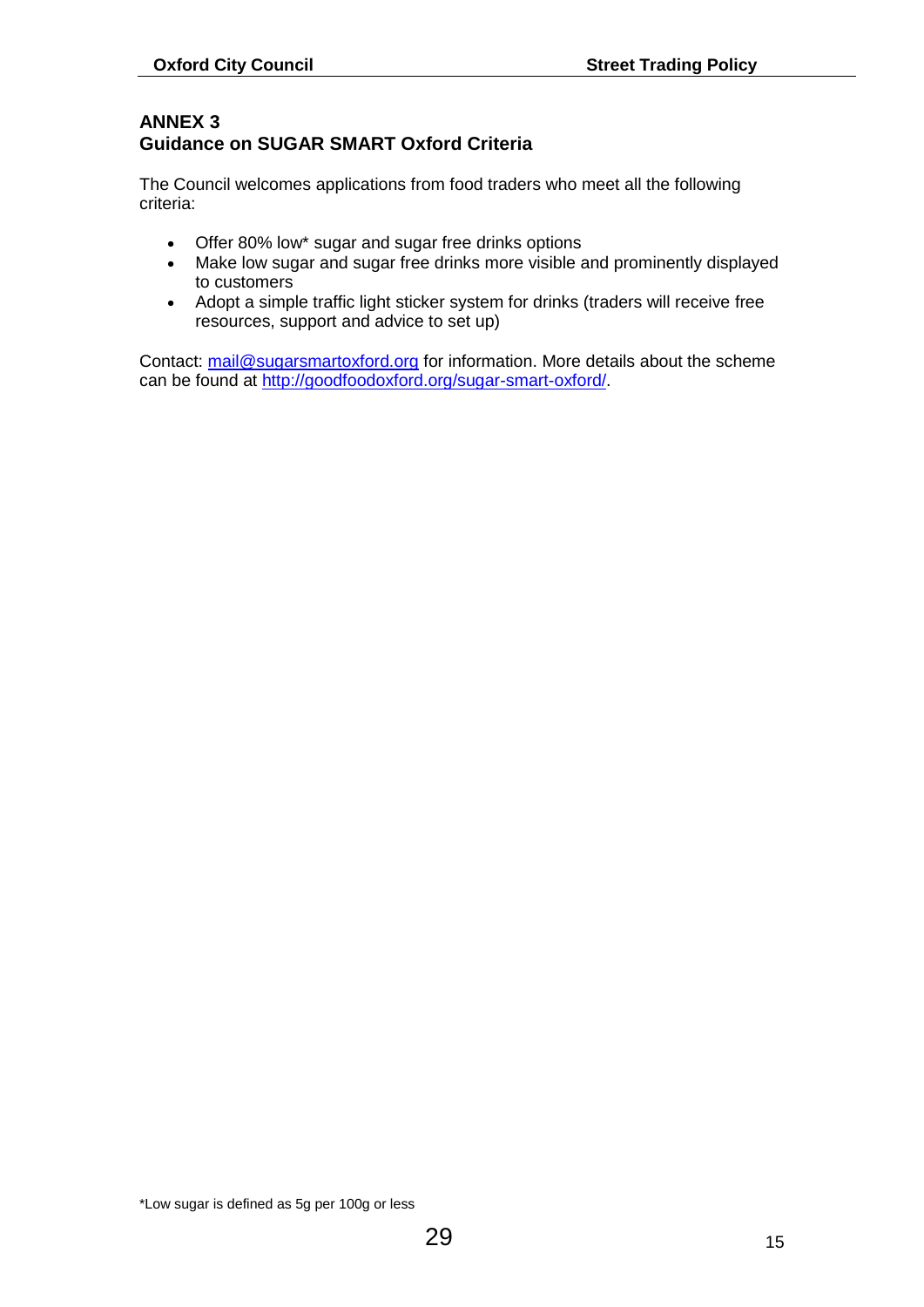#### **ANNEX 4**

#### **Guidance on suitability of applicants**

The Council will take into account the following guidance concerning any 'unspent' cautions or convictions for the offences listed below when determining whether a new applicant, consent holder or their employee is suitable to hold a Street Trading Consent.

#### **a. Violence**

A Consent application will normally be refused when it is made within 3 years (at least) of a conviction or caution for an offence of violence.

#### **b. Dishonesty**

A Consent application will normally be refused when it is made within 3 years (at least) of a conviction or caution for an offence of dishonesty.

#### **c. Drug related**

A Consent application will normally be refused when it is made within 3 years (at least) of a conviction or caution for a drug related offence.

For offences of supplying drugs, consent applications will normally be refused for 5 years (at least) following conviction.

#### **d. Sexual and indecency**

A Consent application will normally be refused when it is made within 5 years (at least) of cautions or convictions for any serious sexual offences. Applications will be refused from applicants currently on the Sex Offender's Register.

#### **e. Public Order**

A Consent application will normally be refused when it is made within 3 years (at least) of a conviction or caution for an offence relating to breaches of public order.

#### **f. Food safety or health and safety**

A Consent application will normally be refused when it is made within 3 years of a conviction or caution for an offence relating to food safety (where the consent involves sale of food or drink) or health and safety.

#### **g. Any offence resulting in a sentence of imprisonment**

A Consent application will normally be refused when it is made within 3 years (at least) of the date of release from prison, where a custodial sentence has been imposed.

The safeguarding of children, young people and vulnerable people is of a particular concern. Where the Council receives notification that:

- i. an applicant or consent holder is the subject of an investigation by the Police into inappropriate conduct, or illegal activity, or
- ii. an applicant or consent holder has been implicated in a safeguarding issue i.e. where children, young people or vulnerable people have been or may be exposed to inappropriate behaviour or language by the applicant/consent holder

the matter shall be referred to the General Purposes Licensing Casework Sub-Committee to determine whether the person can be considered as suitable to either be granted or retain a Street Trading Consent.

Notwithstanding the existence of the convictions guidance, each case will be decided on its own merits.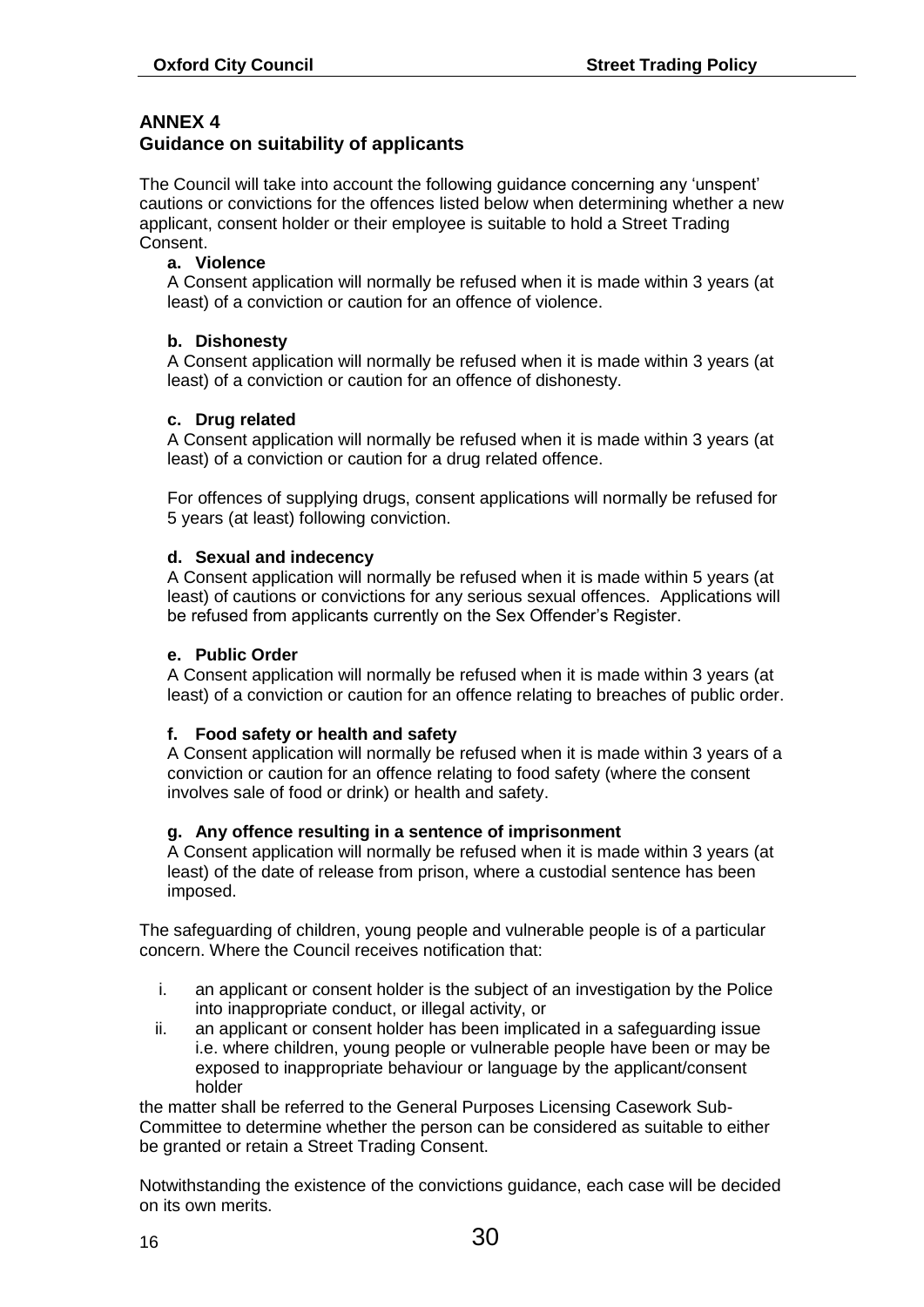#### **ANNEX 5 List of Small Community Events Exempt from Street Trading Fees**

- **•** Jericho Street Fair
- Blackbird Leys Play Day
- Headington Festival and Sports Day
- Littlemore Play Day
- Active Cutteslowe
- Friends of Florence Park
- Headington Fun Day
- Leys Festival
- West Oxford Fun Day